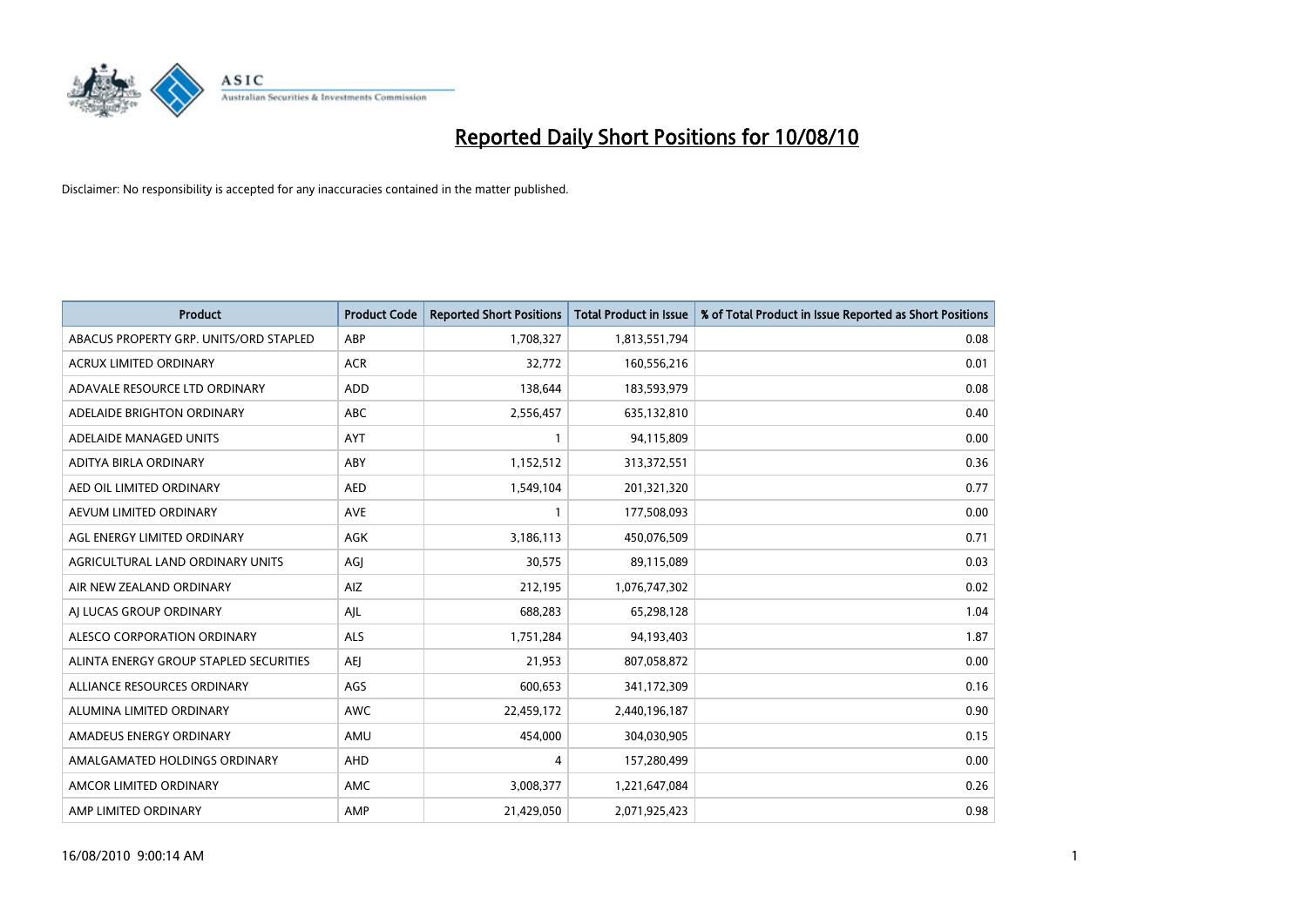

| <b>Product</b>                          | <b>Product Code</b> | <b>Reported Short Positions</b> | <b>Total Product in Issue</b> | % of Total Product in Issue Reported as Short Positions |
|-----------------------------------------|---------------------|---------------------------------|-------------------------------|---------------------------------------------------------|
| AMPELLA MINING ORDINARY                 | <b>AMX</b>          | 28,801                          | 177,325,108                   | 0.02                                                    |
| ANDEAN RESOURCES LTD ORDINARY           | <b>AND</b>          | 280,662                         | 471,382,867                   | 0.06                                                    |
| ANGLOGOLD ASHANTI CDI 5:1               | AGG                 | 45,503                          | 89,207,765                    | 0.05                                                    |
| ANSELL LIMITED ORDINARY                 | <b>ANN</b>          | 1,608,681                       | 131,577,652                   | 1.21                                                    |
| ANTARES ENERGY LTD ORDINARY             | <b>AZZ</b>          | 97,727                          | 299,333,110                   | 0.03                                                    |
| ANZ BANKING GRP LTD ORDINARY            | ANZ                 | 5,816,748                       | 2,559,301,430                 | 0.18                                                    |
| APA GROUP STAPLED SECURITIES            | <b>APA</b>          | 6,428,446                       | 542,318,629                   | 1.19                                                    |
| APEX MINERALS NL ORDINARY               | <b>AXM</b>          | 885,146                         | 3,317,819,909                 | 0.03                                                    |
| APN EUROPEAN RETAIL UNITS STAPLED SEC.  | <b>AEZ</b>          | 11,832                          | 544,910,660                   | 0.00                                                    |
| APN NEWS & MEDIA ORDINARY               | <b>APN</b>          | 10,780,702                      | 598,823,853                   | 1.79                                                    |
| APOLLO GAS LIMITED ORDINARY             | <b>AZO</b>          | 71,180                          | 83,488,660                    | 0.09                                                    |
| AQUARIUS PLATINUM. ORDINARY             | <b>AOP</b>          | 7,353,781                       | 463,070,936                   | 1.60                                                    |
| AQUILA RESOURCES ORDINARY               | <b>AQA</b>          | 1,817,393                       | 322,273,136                   | 0.55                                                    |
| ARAFURA RESOURCE LTD ORDINARY           | <b>ARU</b>          | 11,939                          | 290,640,342                   | 0.00                                                    |
| ARB CORPORATION ORDINARY                | <b>ARP</b>          | 867                             | 72,481,302                    | 0.00                                                    |
| ARDENT LEISURE GROUP STAPLED SECURITIES | AAD                 | 42,116                          | 309,109,468                   | 0.02                                                    |
| ARISTOCRAT LEISURE ORDINARY             | <b>ALL</b>          | 20,778,722                      | 533,379,348                   | 3.90                                                    |
| ARROW ENERGY ORDINARY                   | <b>AOE</b>          | 287,240                         | 734,120,686                   | 0.04                                                    |
| ASCIANO GROUP STAPLED SECURITIES        | <b>AIO</b>          | 20,022,599                      | 2,926,103,883                 | 0.67                                                    |
| ASG GROUP LIMITED ORDINARY              | <b>ASZ</b>          | 37,398                          | 151,836,046                   | 0.02                                                    |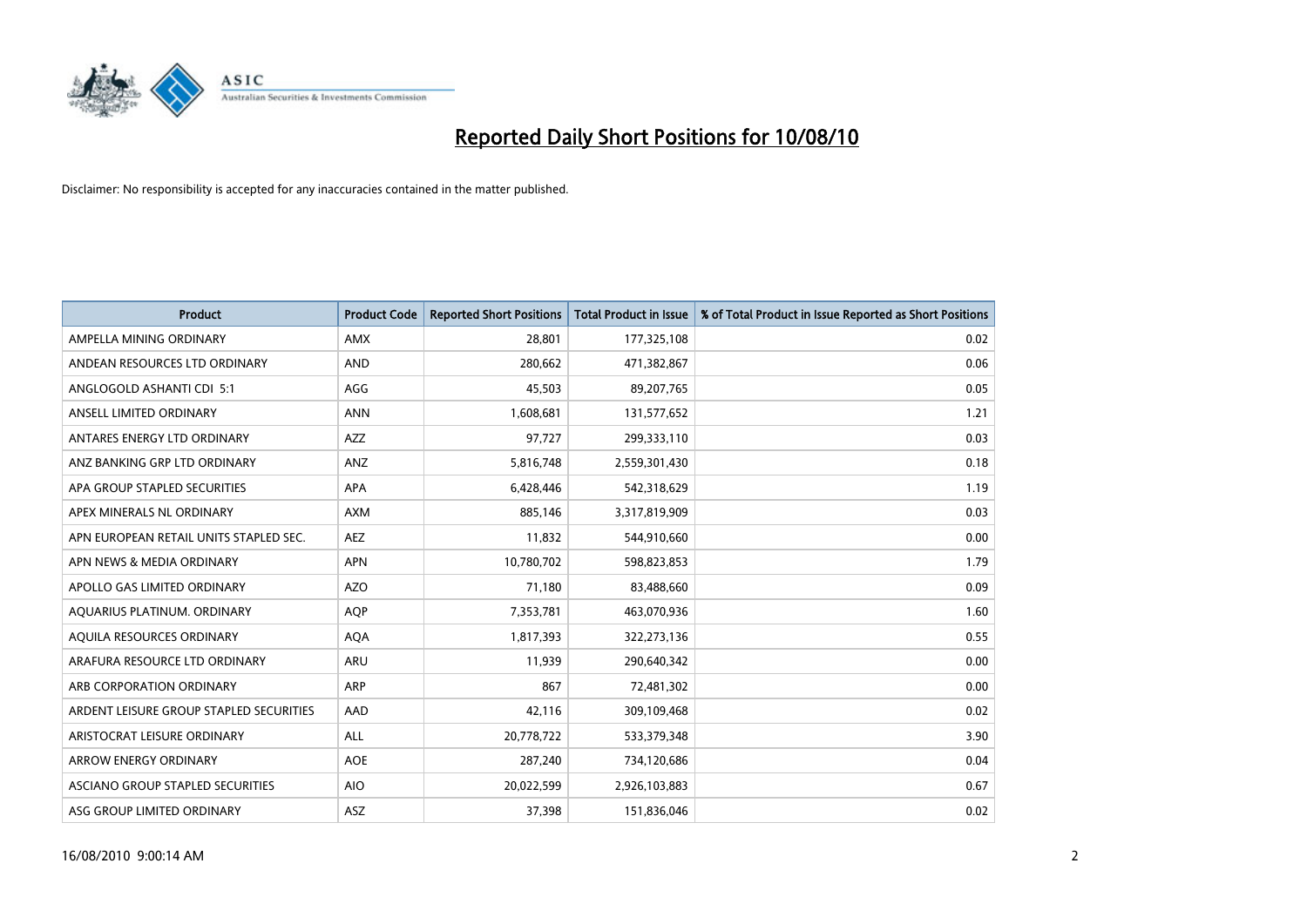

| <b>Product</b>                          | <b>Product Code</b> | <b>Reported Short Positions</b> | Total Product in Issue | % of Total Product in Issue Reported as Short Positions |
|-----------------------------------------|---------------------|---------------------------------|------------------------|---------------------------------------------------------|
| ASPEN GROUP ORD/UNITS STAPLED           | <b>APZ</b>          | 390,792                         | 579,980,076            | 0.06                                                    |
| ASTRO JAP PROP GROUP STAPLED SECURITIES | AIA                 | 42,213                          | 508,212,161            | 0.01                                                    |
| ASX LIMITED ORDINARY                    | <b>ASX</b>          | 3,109,005                       | 173,576,316            | 1.76                                                    |
| ATLAS IRON LIMITED ORDINARY             | <b>AGO</b>          | 15,460,010                      | 473,773,816            | 3.24                                                    |
| AUCKLAND INTERNATION ORDINARY           | AIA                 | 54                              | 1,310,392,831          | 0.00                                                    |
| AUROX RESOURCES ORDINARY                | AXO                 | $\overline{2}$                  | 196,044,413            | 0.00                                                    |
| <b>AUSDRILL LIMITED ORDINARY</b>        | <b>ASL</b>          | 62,857                          | 254,290,140            | 0.01                                                    |
| AUSENCO LIMITED ORDINARY                | AAX                 | 3,153,043                       | 122,427,576            | 2.57                                                    |
| AUSTAL LIMITED ORDINARY                 | ASB                 | 265,249                         | 188,069,638            | 0.13                                                    |
| <b>AUSTAR UNITED ORDINARY</b>           | <b>AUN</b>          | 11,498,439                      | 1,260,030,198          | 0.92                                                    |
| AUSTBROKERS HOLDINGS ORDINARY           | <b>AUB</b>          | 2                               | 52,736,987             | 0.00                                                    |
| AUSTEREO GROUP LTD. ORDINARY            | <b>AEO</b>          | 160,519                         | 344,798,708            | 0.04                                                    |
| AUSTRALAND PROPERTY STAPLED SECURITY    | <b>ALZ</b>          | 375,513                         | 576,837,197            | 0.06                                                    |
| AUSTRALIAN AGRICULT, ORDINARY           | AAC                 | 3,024,934                       | 264,264,459            | 1.15                                                    |
| <b>AUSTRALIAN EDUCATION UNITS</b>       | <b>AEU</b>          | 625,000                         | 134,973,383            | 0.46                                                    |
| AUSTRALIAN FOUNDAT. ORDINARY            | AFI                 | 1,151                           | 989,153,644            | 0.00                                                    |
| AUSTRALIAN INFRASTR, UNITS/ORDINARY     | <b>AIX</b>          | 609,735                         | 620,733,944            | 0.09                                                    |
| AUSTRALIAN MINES LTD ORDINARY           | <b>AUZ</b>          | 1,400,000                       | 6,981,662,168          | 0.02                                                    |
| AUSTRALIAN PHARM, ORDINARY              | API                 | 456,740                         | 488,115,883            | 0.09                                                    |
| AUTOMOTIVE HOLDINGS ORDINARY            | AHE                 | 8.699                           | 225,731,300            | 0.00                                                    |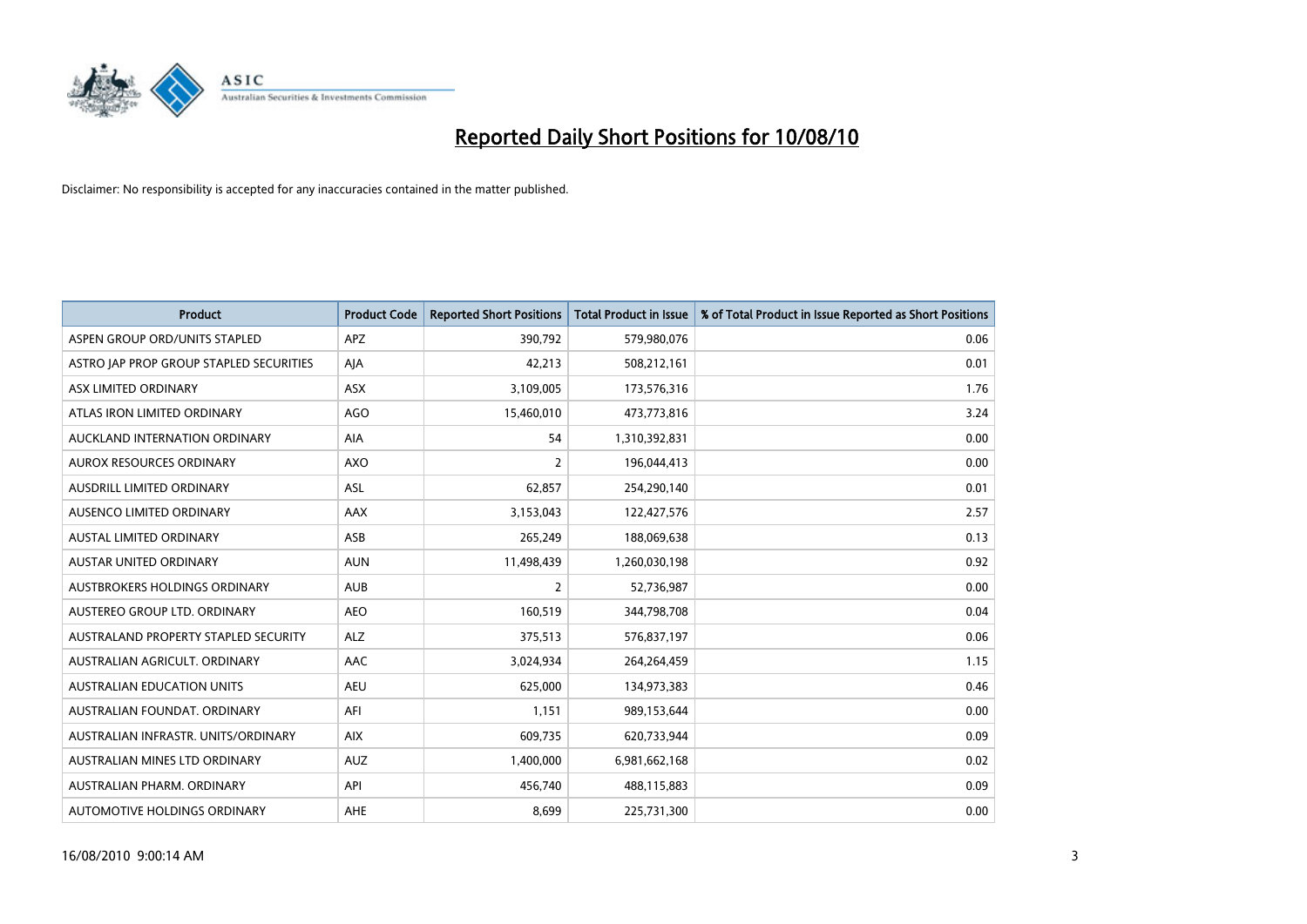

| <b>Product</b>                       | <b>Product Code</b> | <b>Reported Short Positions</b> | <b>Total Product in Issue</b> | % of Total Product in Issue Reported as Short Positions |
|--------------------------------------|---------------------|---------------------------------|-------------------------------|---------------------------------------------------------|
| AVEXA LIMITED ORDINARY               | <b>AVX</b>          | 243,657                         | 847,688,779                   | 0.03                                                    |
| AVOCA RESOURCES ORDINARY             | <b>AVO</b>          | 12,171,965                      | 290,892,011                   | 4.17                                                    |
| AWB LIMITED ORDINARY                 | AWB                 | 5,191,943                       | 817,304,356                   | 0.62                                                    |
| AWE LIMITED ORDINARY                 | <b>AWE</b>          | 1,265,171                       | 521,871,941                   | 0.24                                                    |
| AXA ASIA PACIFIC ORDINARY            | <b>AXA</b>          | 625,823                         | 2,067,095,545                 | 0.02                                                    |
| BANK OF QUEENSLAND. ORDINARY         | <b>BOQ</b>          | 322,339                         | 215,681,127                   | 0.15                                                    |
| <b>BANNERMAN RESOURCES ORDINARY</b>  | <b>BMN</b>          | 299.079                         | 201,710,934                   | 0.15                                                    |
| <b>BASS STRAIT OIL CO ORDINARY</b>   | <b>BAS</b>          | 1,482                           | 291,030,250                   | 0.00                                                    |
| <b>BATAVIA MINING ORDINARY</b>       | <b>BTV</b>          | 2,500                           | 153,032,145                   | 0.00                                                    |
| <b>BAUXITE RESOURCE LTD ORDINARY</b> | <b>BAU</b>          | 44,797                          | 234,379,896                   | 0.02                                                    |
| BEACH ENERGY LIMITED ORDINARY        | <b>BPT</b>          | 2,767,328                       | 1,092,548,972                 | 0.25                                                    |
| BENDIGO AND ADELAIDE ORDINARY        | <b>BEN</b>          | 3,482,184                       | 354,487,961                   | 0.98                                                    |
| BENDIGO MINING LTD ORDINARY          | <b>BDG</b>          | 4,458,842                       | 509,712,735                   | 0.86                                                    |
| BERKELEY RESOURCES ORDINARY          | <b>BKY</b>          | 4,924                           | 136,090,319                   | 0.00                                                    |
| <b>BHP BILLITON LIMITED ORDINARY</b> | <b>BHP</b>          | 24,795,237                      | 3,356,081,497                 | 0.68                                                    |
| <b>BILLABONG ORDINARY</b>            | <b>BBG</b>          | 6,992,853                       | 253,122,552                   | 2.76                                                    |
| <b>BIOTA HOLDINGS ORDINARY</b>       | <b>BTA</b>          | 1,574,083                       | 179,244,153                   | 0.89                                                    |
| <b>BISALLOY STEEL ORDINARY</b>       | <b>BIS</b>          | 84,480                          | 216,455,965                   | 0.04                                                    |
| BKI INVESTMENT LTD ORDINARY          | <b>BKI</b>          | 508                             | 418,566,158                   | 0.00                                                    |
| <b>BLACKTHORN RESOURCES ORDINARY</b> | <b>BTR</b>          | 35,848                          | 106,885,300                   | 0.03                                                    |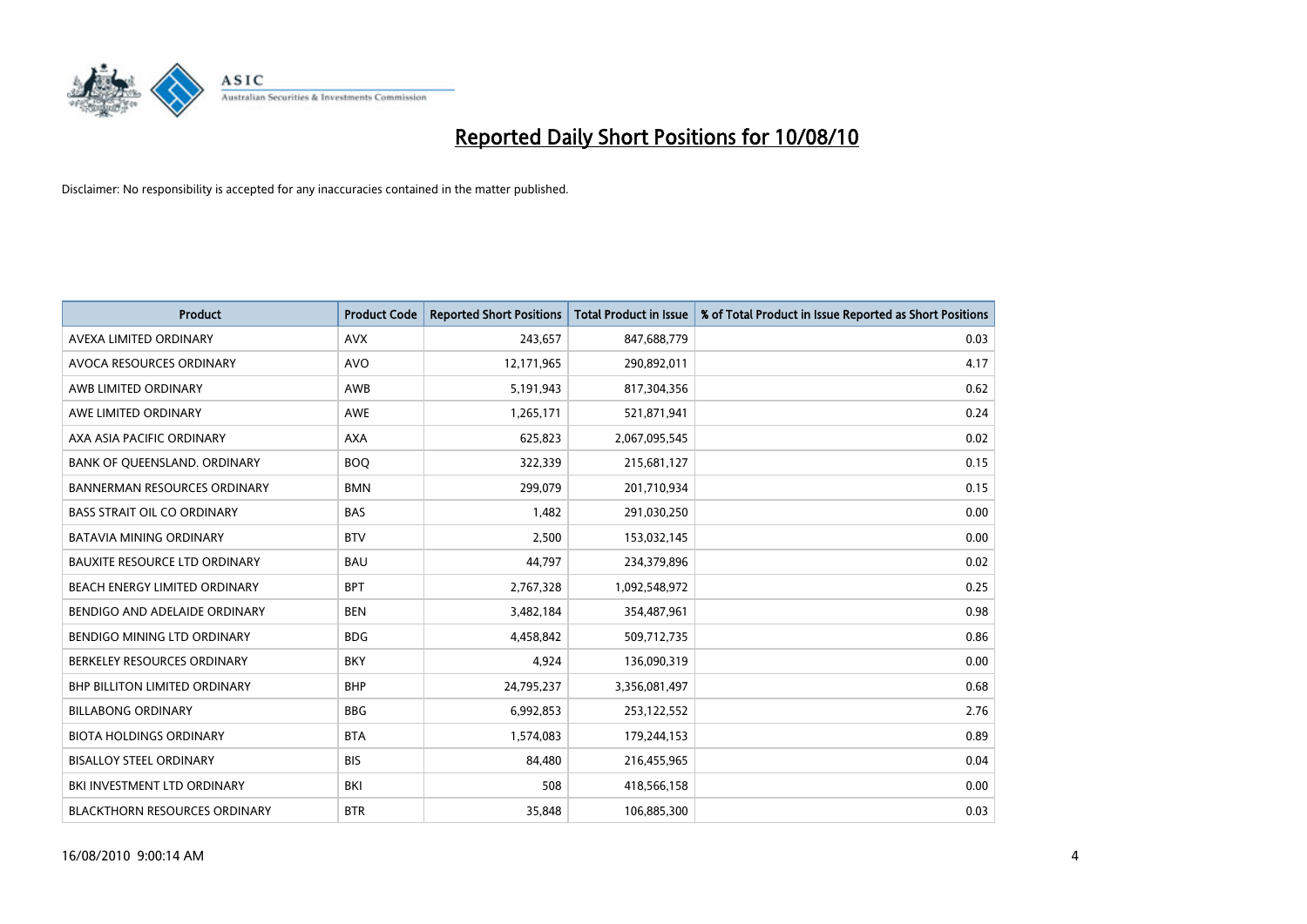

| <b>Product</b>                           | <b>Product Code</b> | <b>Reported Short Positions</b> | <b>Total Product in Issue</b> | % of Total Product in Issue Reported as Short Positions |
|------------------------------------------|---------------------|---------------------------------|-------------------------------|---------------------------------------------------------|
| <b>BLUESCOPE STEEL LTD ORDINARY</b>      | <b>BSL</b>          | 6,384,493                       | 1,823,322,017                 | 0.32                                                    |
| <b>BOART LONGYEAR ORDINARY</b>           | <b>BLY</b>          | 3,226,426                       | 461, 163, 412                 | 0.67                                                    |
| <b>BOOM LOGISTICS ORDINARY</b>           | <b>BOL</b>          | 355,153                         | 460,795,156                   | 0.07                                                    |
| BORAL LIMITED. ORDINARY                  | <b>BLD</b>          | 17,188,355                      | 667,285,171                   | 2.56                                                    |
| BOTSWANA METALS LTD ORDINARY             | <b>BML</b>          | 7,000                           | 106,087,760                   | 0.01                                                    |
| <b>BOW ENERGY LIMITED ORDINARY</b>       | <b>BOW</b>          | 2,677,726                       | 280,607,187                   | 0.96                                                    |
| <b>BRADKEN LIMITED ORDINARY</b>          | <b>BKN</b>          | 382,355                         | 138,747,494                   | 0.26                                                    |
| <b>BRAMBLES LIMITED ORDINARY</b>         | <b>BXB</b>          | 7,667,054                       | 1,422,234,685                 | 0.52                                                    |
| <b>BRAVURA SOLUTIONS ORDINARY</b>        | <b>BVA</b>          | 1,252,779                       | 648,127,461                   | 0.19                                                    |
| <b>BREVILLE GROUP LTD ORDINARY</b>       | <b>BRG</b>          | 2,740                           | 129,515,322                   | 0.00                                                    |
| <b>BRICKWORKS LIMITED ORDINARY</b>       | <b>BKW</b>          | 16,729                          | 147,235,904                   | 0.01                                                    |
| <b>BROCKMAN RESOURCES ORDINARY</b>       | <b>BRM</b>          | 165,661                         | 141,588,151                   | 0.11                                                    |
| BT INVESTMENT MNGMNT ORDINARY            | <b>BTT</b>          | 11,036                          | 160,000,000                   | 0.01                                                    |
| <b>BUNNINGS WAREHOUSE ORDINARY UNITS</b> | <b>BWP</b>          | 490,321                         | 420,711,773                   | 0.12                                                    |
| <b>BURU ENERGY ORDINARY</b>              | <b>BRU</b>          | 171,612                         | 182,769,813                   | 0.09                                                    |
| CABCHARGE AUSTRALIA ORDINARY             | CAB                 | 1,488,756                       | 120,437,014                   | 1.24                                                    |
| CALEDON RESOURCES CHESS DEPOSITARY INT   | CCD                 | 2,500                           | 30,206,041                    | 0.01                                                    |
| CALTEX AUSTRALIA ORDINARY                | <b>CTX</b>          | 7,426,741                       | 270,000,000                   | 2.78                                                    |
| CAMPBELL BROTHERS ORDINARY               | <b>CPB</b>          | 399,694                         | 63,517,495                    | 0.64                                                    |
| CAPE LAMBERT RES LTD ORDINARY            | <b>CFE</b>          | 310,125                         | 593,166,467                   | 0.05                                                    |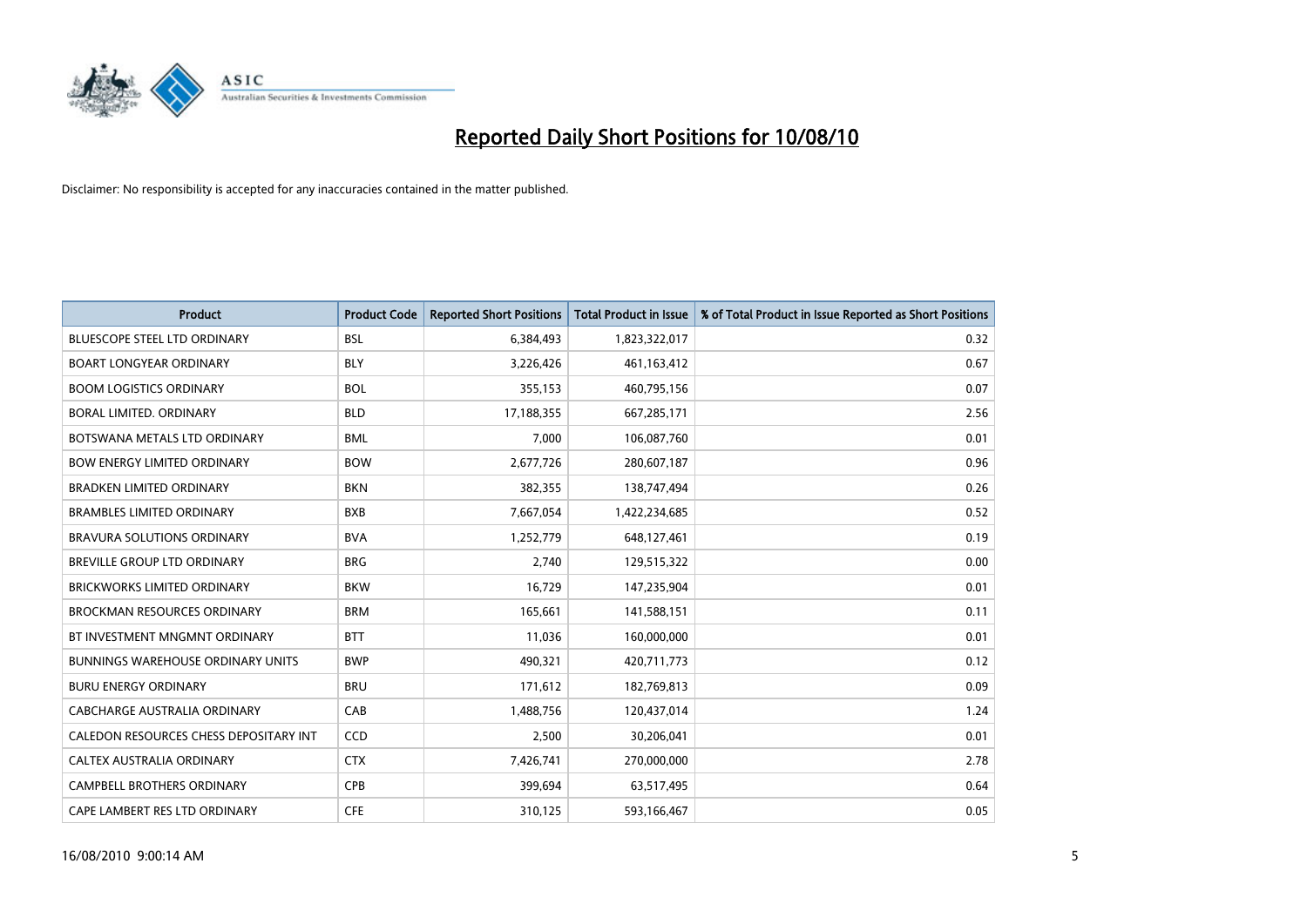

| <b>Product</b>                             | <b>Product Code</b> | <b>Reported Short Positions</b> | Total Product in Issue | % of Total Product in Issue Reported as Short Positions |
|--------------------------------------------|---------------------|---------------------------------|------------------------|---------------------------------------------------------|
| <b>CARBON ENERGY ORDINARY</b>              | <b>CNX</b>          | 450,549                         | 609,497,650            | 0.06                                                    |
| CARDNO LIMITED ORDINARY                    | CDD                 | 327,813                         | 90,510,461             | 0.36                                                    |
| CARNARVON PETROLEUM ORDINARY               | <b>CVN</b>          | 884.094                         | 686,759,634            | 0.12                                                    |
| CARNEGIE WAVE ENERGY ORDINARY              | <b>CWE</b>          | 83,000                          | 565,237,627            | 0.01                                                    |
| <b>CARPATHIAN RESOURCES ORDINARY</b>       | <b>CPN</b>          | 75,000                          | 265,533,501            | 0.03                                                    |
| CARPENTARIA EXP. LTD ORDINARY              | CAP                 | 132,611                         | 93,821,301             | 0.14                                                    |
| CARSALES.COM LTD ORDINARY                  | <b>CRZ</b>          | 684,926                         | 232,490,800            | 0.29                                                    |
| CASH CONVERTERS ORD/DIV ACCESS             | CCV                 | 30,519                          | 379,761,025            | 0.00                                                    |
| <b>CASPIAN OIL &amp; GAS ORDINARY</b>      | CIG                 | 50,000                          | 1,331,500,513          | 0.00                                                    |
| CATALPA RESOURCES ORDINARY                 | CAH                 | 73,845                          | 162,749,311            | 0.05                                                    |
| <b>CEC GROUP LIMITED ORDINARY</b>          | <b>CEG</b>          | 1,750                           | 79,662,662             | 0.00                                                    |
| <b>CELLNET GROUP ORDINARY</b>              | <b>CLT</b>          | 1,342                           | 73,135,185             | 0.00                                                    |
| CENTENNIAL COAL ORDINARY                   | CEY                 | 3,085,129                       | 395,028,737            | 0.77                                                    |
| CENTRAL PETROLEUM ORDINARY                 | <b>CTP</b>          | 11,455                          | 907,291,115            | 0.00                                                    |
| <b>CENTRO PROPERTIES UNITS/ORD STAPLED</b> | <b>CNP</b>          | 323,831                         | 972,414,514            | 0.03                                                    |
| CENTRO RETAIL GROUP STAPLED SECURITIES     | <b>CER</b>          | 848,972                         | 2,286,399,424          | 0.04                                                    |
| <b>CERAMIC FUEL CELLS ORDINARY</b>         | <b>CFU</b>          | 132,140                         | 1,029,873,280          | 0.02                                                    |
| <b>CFS RETAIL PROPERTY UNITS</b>           | <b>CFX</b>          | 63,473,461                      | 2,510,727,671          | 2.51                                                    |
| <b>CHALLENGER DIV.PRO. STAPLED UNITS</b>   | <b>CDI</b>          | 132,215                         | 913,426,007            | 0.01                                                    |
| CHALLENGER F.S.G.LTD ORDINARY              | CGF                 | 11,605,405                      | 499.473.232            | 2.32                                                    |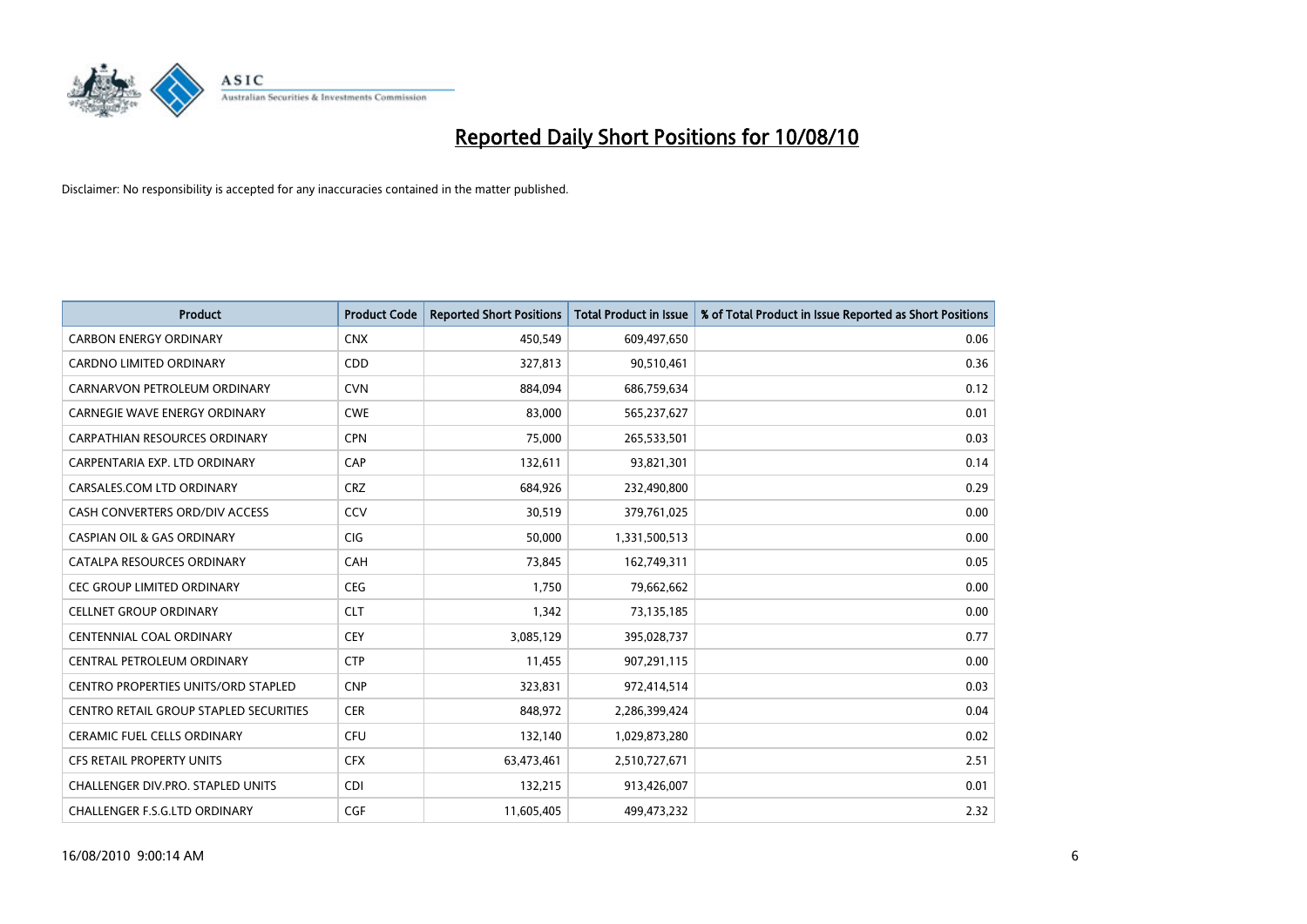

| <b>Product</b>                           | <b>Product Code</b> | <b>Reported Short Positions</b> | <b>Total Product in Issue</b> | % of Total Product in Issue Reported as Short Positions |
|------------------------------------------|---------------------|---------------------------------|-------------------------------|---------------------------------------------------------|
| <b>CHALLENGER INFRAST, STAPLED UNITS</b> | <b>CIF</b>          | 38,420                          | 317,867,768                   | 0.01                                                    |
| CHANDLER MACLEOD LTD ORDINARY            | <b>CMG</b>          | 11,970                          | 421,812,960                   | 0.00                                                    |
| CHARTER HALL GROUP STAPLED US PROHIBIT.  | <b>CHC</b>          | 1,036,364                       | 1,212,723,832                 | 0.08                                                    |
| <b>CHARTER HALL OFFICE UNIT</b>          | CQ <sub>O</sub>     | 2,177,193                       | 4,872,354,215                 | 0.04                                                    |
| <b>CHARTER HALL RETAIL UNITS</b>         | <b>COR</b>          | 2,943,599                       | 1,505,216,260                 | 0.19                                                    |
| CHEMGENEX PHARMACEUT ORDINARY            | <b>CXS</b>          | 221,509                         | 283,348,870                   | 0.08                                                    |
| CITADEL RESOURCE GRP ORDINARY            | CGG                 | 2,494,972                       | 2,367,091,408                 | 0.10                                                    |
| CITIGOLD CORP LTD ORDINARY               | <b>CTO</b>          | 2,098,686                       | 928,565,634                   | 0.23                                                    |
| CLINUVEL PHARMACEUT. ORDINARY            | <b>CUV</b>          | 41,277                          | 303,423,665                   | 0.01                                                    |
| <b>CLOUGH LIMITED ORDINARY</b>           | <b>CLO</b>          | 595,855                         | 768,776,269                   | 0.07                                                    |
| <b>COAL &amp; ALLIED ORDINARY</b>        | <b>CNA</b>          | 621                             | 86,584,735                    | 0.00                                                    |
| COAL OF AFRICA LTD ORDINARY              | <b>CZA</b>          | 362,505                         | 530,514,663                   | 0.07                                                    |
| <b>COALSPUR MINES LTD ORDINARY</b>       | <b>CPL</b>          | 95,173                          | 363,553,134                   | 0.03                                                    |
| COCA-COLA AMATIL ORDINARY                | CCL                 | 3,579,755                       | 754,602,169                   | 0.45                                                    |
| COCHLEAR LIMITED ORDINARY                | <b>COH</b>          | 684,808                         | 56,543,401                    | 1.19                                                    |
| <b>COEUR D'ALENE MINES. CDI 1:1</b>      | <b>CXC</b>          | 1,710                           | 4,434,254                     | 0.04                                                    |
| <b>COFFEY INTERNATIONAL ORDINARY</b>     | COF                 | 19,381                          | 129,035,760                   | 0.01                                                    |
| COMMONWEALTH BANK, ORDINARY              | <b>CBA</b>          | 13,601,504                      | 1,548,777,374                 | 0.85                                                    |
| <b>COMMONWEALTH PROP ORDINARY UNITS</b>  | <b>CPA</b>          | 27,952,481                      | 2,012,803,230                 | 1.39                                                    |
| <b>COMPASS RESOURCES ORDINARY</b>        | <b>CMR</b>          | 101.480                         | 147,402,920                   | 0.07                                                    |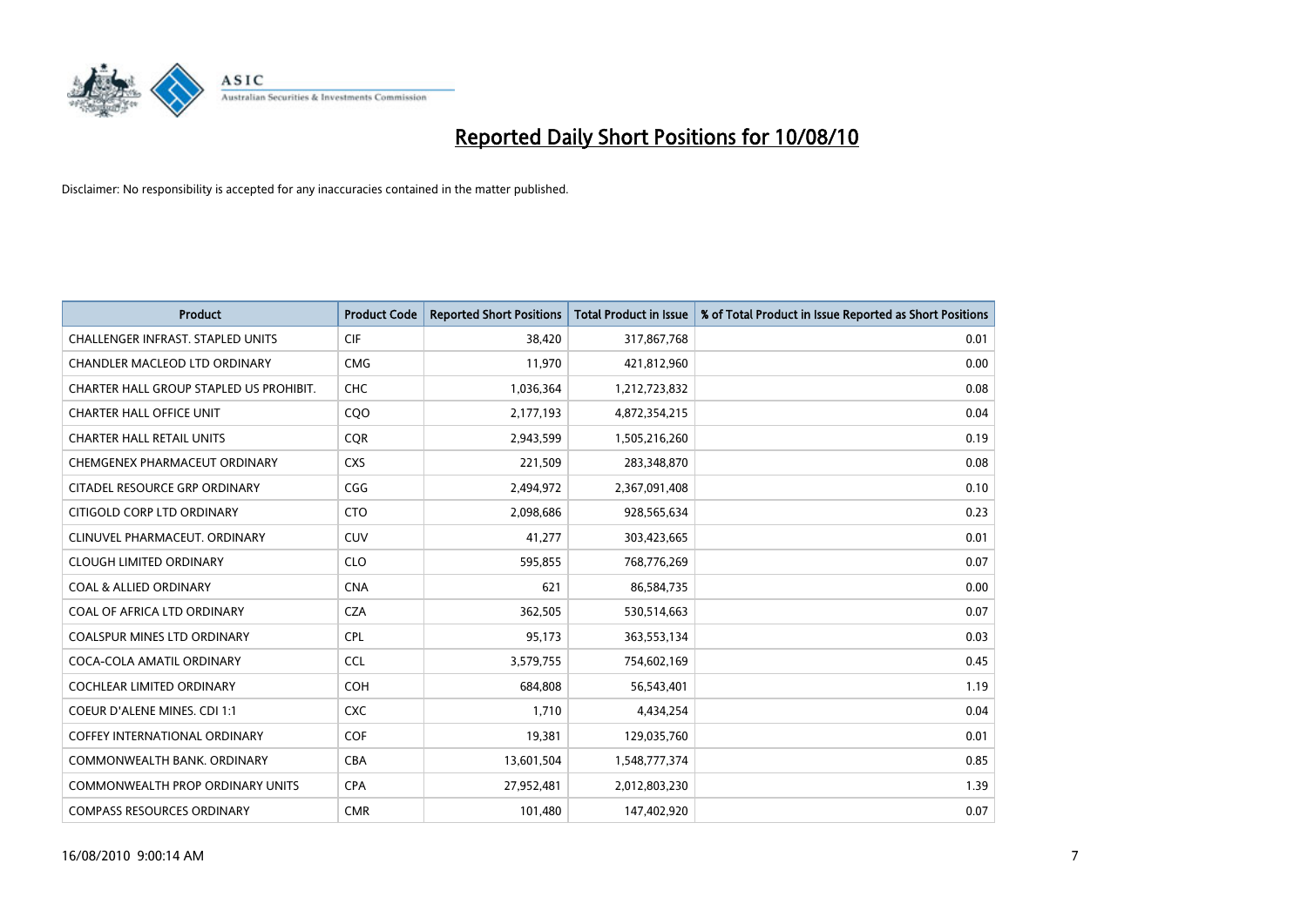

| <b>Product</b>                           | <b>Product Code</b> | <b>Reported Short Positions</b> | <b>Total Product in Issue</b> | % of Total Product in Issue Reported as Short Positions |
|------------------------------------------|---------------------|---------------------------------|-------------------------------|---------------------------------------------------------|
| <b>COMPUTERSHARE LTD ORDINARY</b>        | CPU                 | 2,552,568                       | 555,664,059                   | 0.45                                                    |
| CONNECTEAST GROUP STAPLED                | CEU                 | 28,671,851                      | 3,940,145,951                 | 0.73                                                    |
| CONQUEST MINING ORDINARY                 | CQT                 | 1,032,968                       | 353,151,103                   | 0.29                                                    |
| CONSOLIDATED MEDIA, ORDINARY             | <b>CMJ</b>          | 4,450,308                       | 596,758,471                   | 0.75                                                    |
| <b>CONTANGO MICROCAP ORDINARY</b>        | <b>CTN</b>          | 7,500                           | 150,088,688                   | 0.00                                                    |
| <b>COOPER ENERGY LTD ORDINARY</b>        | <b>COE</b>          | 14,860                          | 292,576,001                   | 0.01                                                    |
| <b>COPPER STRIKE LTD ORDINARY</b>        | <b>CSE</b>          | 714                             | 116,455,571                   | 0.00                                                    |
| <b>CORPORATE EXPRESS ORDINARY</b>        | <b>CXP</b>          | 148                             | 169,366,966                   | 0.00                                                    |
| COUNT FINANCIAL ORDINARY                 | COU                 | 214                             | 258,835,269                   | 0.00                                                    |
| <b>CRANE GROUP LIMITED ORDINARY</b>      | <b>CRG</b>          | 2,552,746                       | 78,286,427                    | 3.24                                                    |
| <b>CROMWELL GROUP STAPLED SECURITIES</b> | <b>CMW</b>          | 106,982                         | 879,834,934                   | 0.01                                                    |
| <b>CROWN LIMITED ORDINARY</b>            | <b>CWN</b>          | 5,178,436                       | 753,555,290                   | 0.68                                                    |
| <b>CSG LIMITED ORDINARY</b>              | CSV                 | 84,887                          | 242,607,695                   | 0.03                                                    |
| <b>CSL LIMITED ORDINARY</b>              | <b>CSL</b>          | 13,383,731                      | 549,694,167                   | 2.42                                                    |
| <b>CSR LIMITED ORDINARY</b>              | <b>CSR</b>          | 10,383,920                      | 1,514,920,814                 | 0.67                                                    |
| <b>CUDECO LIMITED ORDINARY</b>           | CDU                 | 673.396                         | 136,065,740                   | 0.49                                                    |
| <b>CUSTOMERS LIMITED ORDINARY</b>        | <b>CUS</b>          | 44,740                          | 135,521,531                   | 0.03                                                    |
| DART ENERGY LTD ORDINARY                 | <b>DTE</b>          | 1,264,264                       | 419,748,184                   | 0.29                                                    |
| DAVID JONES LIMITED ORDINARY             | <b>DIS</b>          | 17,551,256                      | 510,945,759                   | 3.45                                                    |
| DECMIL GROUP LIMITED ORDINARY            | <b>DCG</b>          | 17,397                          | 123,754,568                   | 0.01                                                    |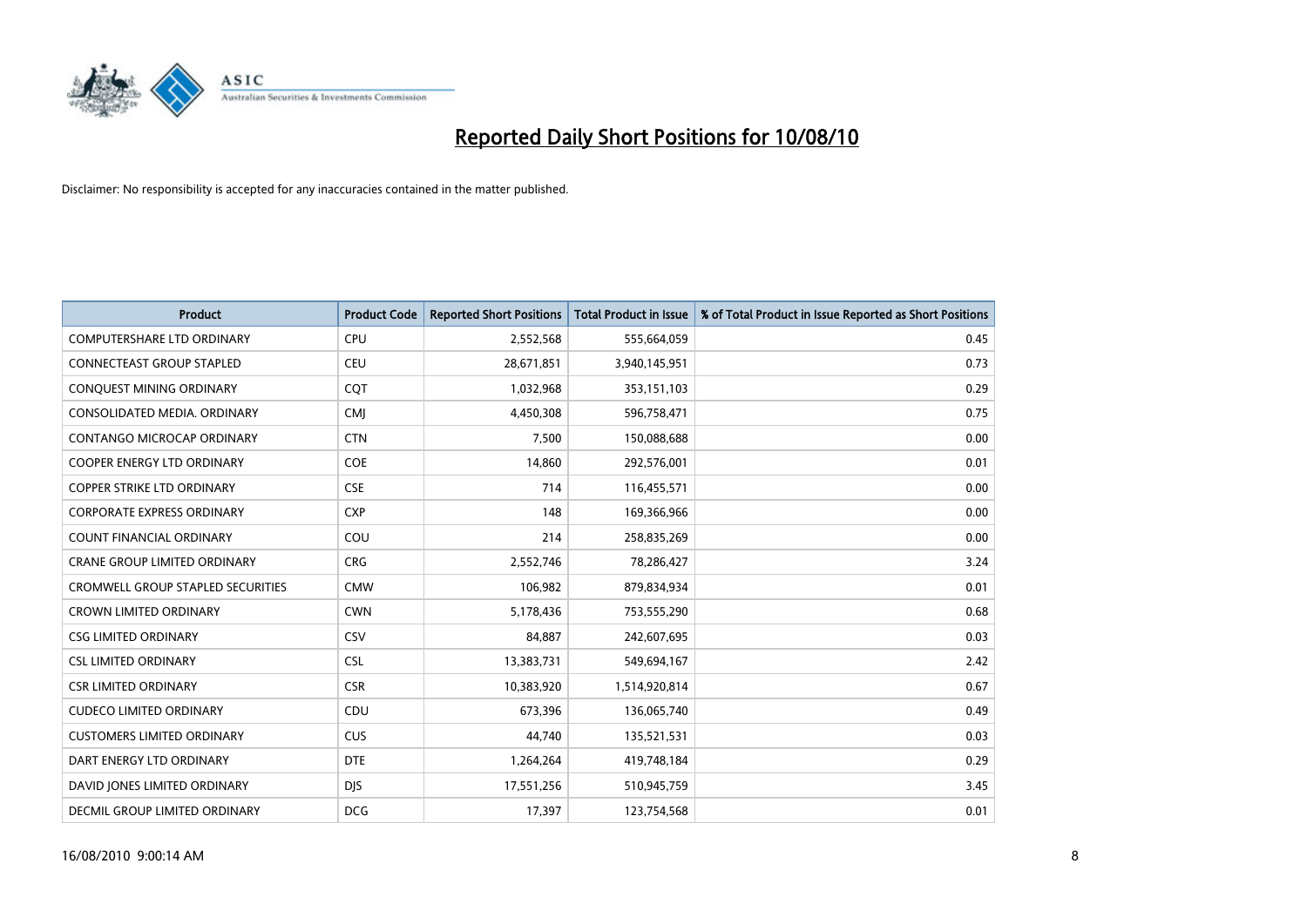

| <b>Product</b>                       | <b>Product Code</b> | <b>Reported Short Positions</b> | <b>Total Product in Issue</b> | % of Total Product in Issue Reported as Short Positions |
|--------------------------------------|---------------------|---------------------------------|-------------------------------|---------------------------------------------------------|
| DEEP YELLOW LIMITED ORDINARY         | <b>DYL</b>          | 44.018                          | 1,125,814,458                 | 0.00                                                    |
| DEVINE LIMITED ORDINARY              | <b>DVN</b>          | 1,000                           | 634,918,223                   | 0.00                                                    |
| DEXUS PROPERTY GROUP STAPLED UNITS   | <b>DXS</b>          | 18,120,350                      | 4,820,821,799                 | 0.38                                                    |
| DISCOVERY METALS LTD ORDINARY        | <b>DML</b>          | 2,100                           | 302,202,585                   | 0.00                                                    |
| DOMINION MINING ORDINARY             | <b>DOM</b>          | 414,794                         | 103,327,059                   | 0.39                                                    |
| DOMINO PIZZA ENTERPR ORDINARY        | <b>DMP</b>          | $\overline{2}$                  | 68,280,174                    | 0.00                                                    |
| DOWNER EDI LIMITED ORDINARY          | <b>DOW</b>          | 2,056,262                       | 336,582,351                   | 0.61                                                    |
| DUET GROUP STAPLED US PROHIBIT.      | <b>DUE</b>          | 509,401                         | 870,559,400                   | 0.05                                                    |
| DULUXGROUP LIMITED ORDINARY          | <b>DLX</b>          | 785,936                         | 366,038,208                   | 0.19                                                    |
| EASTERN STAR GAS ORDINARY            | <b>ESG</b>          | 8,887,150                       | 872,224,422                   | 1.00                                                    |
| EDT RETAIL TRUST UNITS               | <b>EDT</b>          | 99,457                          | 4,700,290,868                 | 0.00                                                    |
| ELDERS LIMITED ORDINARY              | ELD                 | 11,633,869                      | 448,598,480                   | 2.59                                                    |
| ELDORADO GOLD CORP CDI 1:1           | EAU                 | 48.061                          | 22,388,646                    | 0.21                                                    |
| ELIXIR PETROLEUM LTD ORDINARY        | <b>EXR</b>          | 324,400                         | 188,988,472                   | 0.17                                                    |
| <b>EMECO HOLDINGS ORDINARY</b>       | EHL                 | 2,046,846                       | 631,237,586                   | 0.33                                                    |
| <b>ENERGY RESOURCES ORDINARY 'A'</b> | ERA                 | 359,567                         | 190,737,934                   | 0.17                                                    |
| <b>ENERGY WORLD CORPOR. ORDINARY</b> | <b>EWC</b>          | 662,169                         | 1,561,166,672                 | 0.03                                                    |
| <b>ENTEK ENERGY LTD ORDINARY</b>     | <b>ETE</b>          | 489,903                         | 225, 192, 535                 | 0.22                                                    |
| <b>ENTELLECT SOLUTIONS ORDINARY</b>  | <b>ESN</b>          | 464.050                         | 1,740,334,200                 | 0.03                                                    |
| <b>ENVESTRA LIMITED ORDINARY</b>     | <b>ENV</b>          | 728.252                         | 1,386,827,962                 | 0.04                                                    |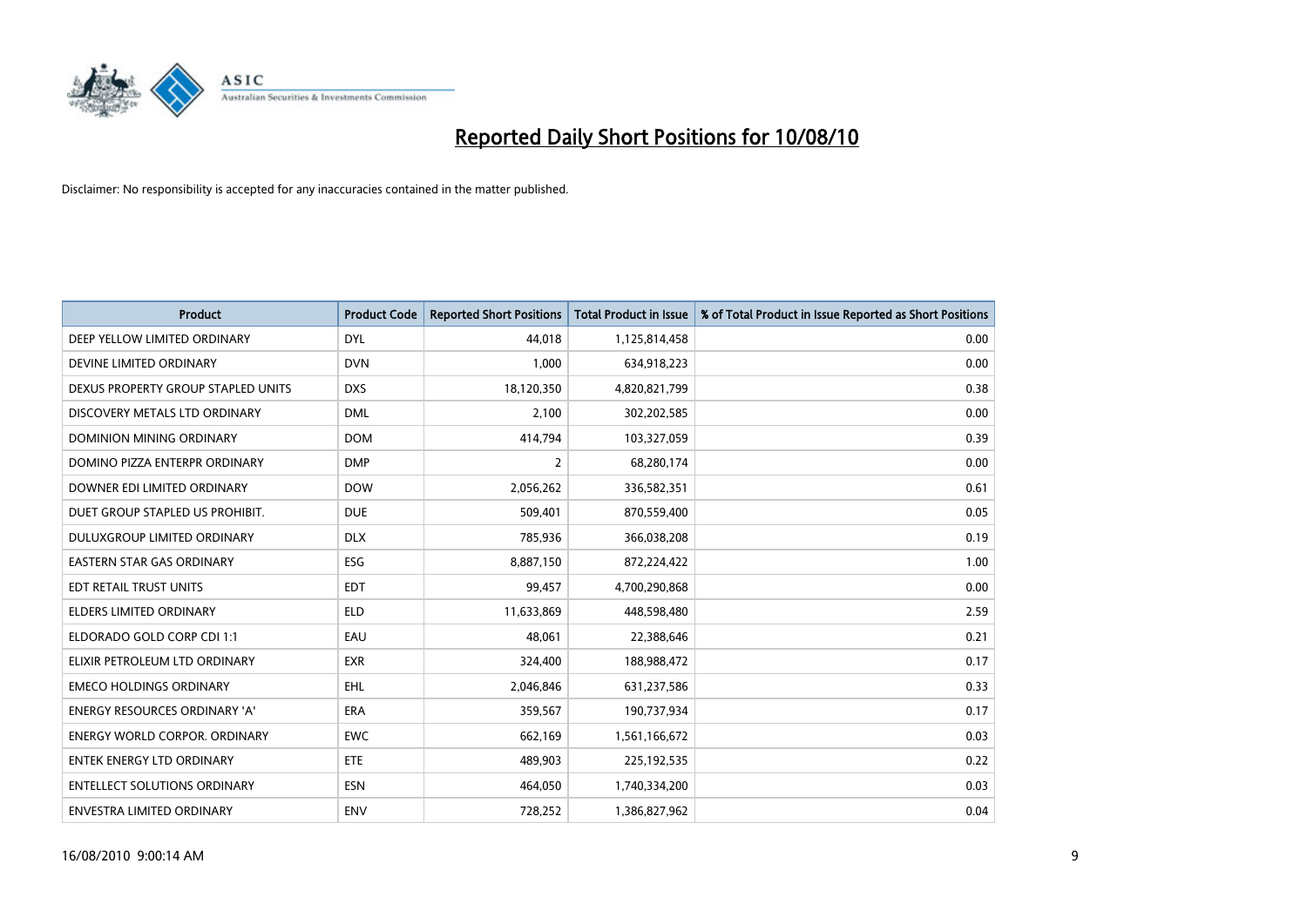

| <b>Product</b>                            | <b>Product Code</b> | <b>Reported Short Positions</b> | <b>Total Product in Issue</b> | % of Total Product in Issue Reported as Short Positions |
|-------------------------------------------|---------------------|---------------------------------|-------------------------------|---------------------------------------------------------|
| EQUINOX MINERALS LTD CHESS DEPOSITARY INT | EON                 | 8,779,932                       | 707,734,878                   | 1.23                                                    |
| ETFS METALS. ETFS GOLD                    | GOLD                | 22,547                          | 4,713,502                     | 0.48                                                    |
| <b>EVEREST FINANCIAL ORDINARY</b>         | <b>EFG</b>          | 4,300                           | 251,442,316                   | 0.00                                                    |
| EXTRACT RESOURCES ORDINARY                | <b>EXT</b>          | 1,149,856                       | 243,252,298                   | 0.45                                                    |
| FAIRFAX MEDIA LTD ORDINARY                | <b>FXI</b>          | 302,707,662                     | 2,351,955,725                 | 12.85                                                   |
| <b>FANTASTIC HOLDINGS ORDINARY</b>        | <b>FAN</b>          | 4,207                           | 102,669,351                   | 0.00                                                    |
| FERRAUS LIMITED ORDINARY                  | <b>FRS</b>          | 370                             | 202,695,137                   | 0.00                                                    |
| FISHER & PAYKEL APP. ORDINARY             | <b>FPA</b>          | 9,183,023                       | 724,235,162                   | 1.27                                                    |
| FISHER & PAYKEL H. ORDINARY               | <b>FPH</b>          | 1,472,723                       | 517,418,502                   | 0.29                                                    |
| FKP PROPERTY GROUP STAPLED SECURITIES     | <b>FKP</b>          | 5,368,025                       | 1,166,821,398                 | 0.45                                                    |
| FLEETWOOD CORP ORDINARY                   | <b>FWD</b>          | 75,928                          | 53,967,182                    | 0.14                                                    |
| <b>FLETCHER BUILDING ORDINARY</b>         | <b>FBU</b>          | 351,379                         | 606,946,993                   | 0.05                                                    |
| FLEXIGROUP LIMITED ORDINARY               | <b>FXL</b>          | 50.997                          | 270,818,164                   | 0.02                                                    |
| FLIGHT CENTRE ORDINARY                    | <b>FLT</b>          | 2,552,674                       | 99,782,560                    | 2.56                                                    |
| FLINDERS MINES LTD ORDINARY               | <b>FMS</b>          | 20,752,618                      | 1,820,149,571                 | 1.15                                                    |
| <b>FOCUS MINERALS LTD ORDINARY</b>        | <b>FML</b>          | 2,000                           | 2,865,543,210                 | 0.00                                                    |
| FORTE ENERGY NL ORDINARY                  | <b>FTE</b>          | 2,658,986                       | 580,658,031                   | 0.46                                                    |
| FORTESCUE METALS GRP ORDINARY             | <b>FMG</b>          | 30,091,797                      | 3,107,365,095                 | 0.94                                                    |
| <b>FOSTER'S GROUP ORDINARY</b>            | FGL                 | 9,207,324                       | 1,930,432,682                 | 0.45                                                    |
| FTD CORPORATION ORDINARY                  | <b>FTD</b>          | 8.088                           | 100,421,069                   | 0.01                                                    |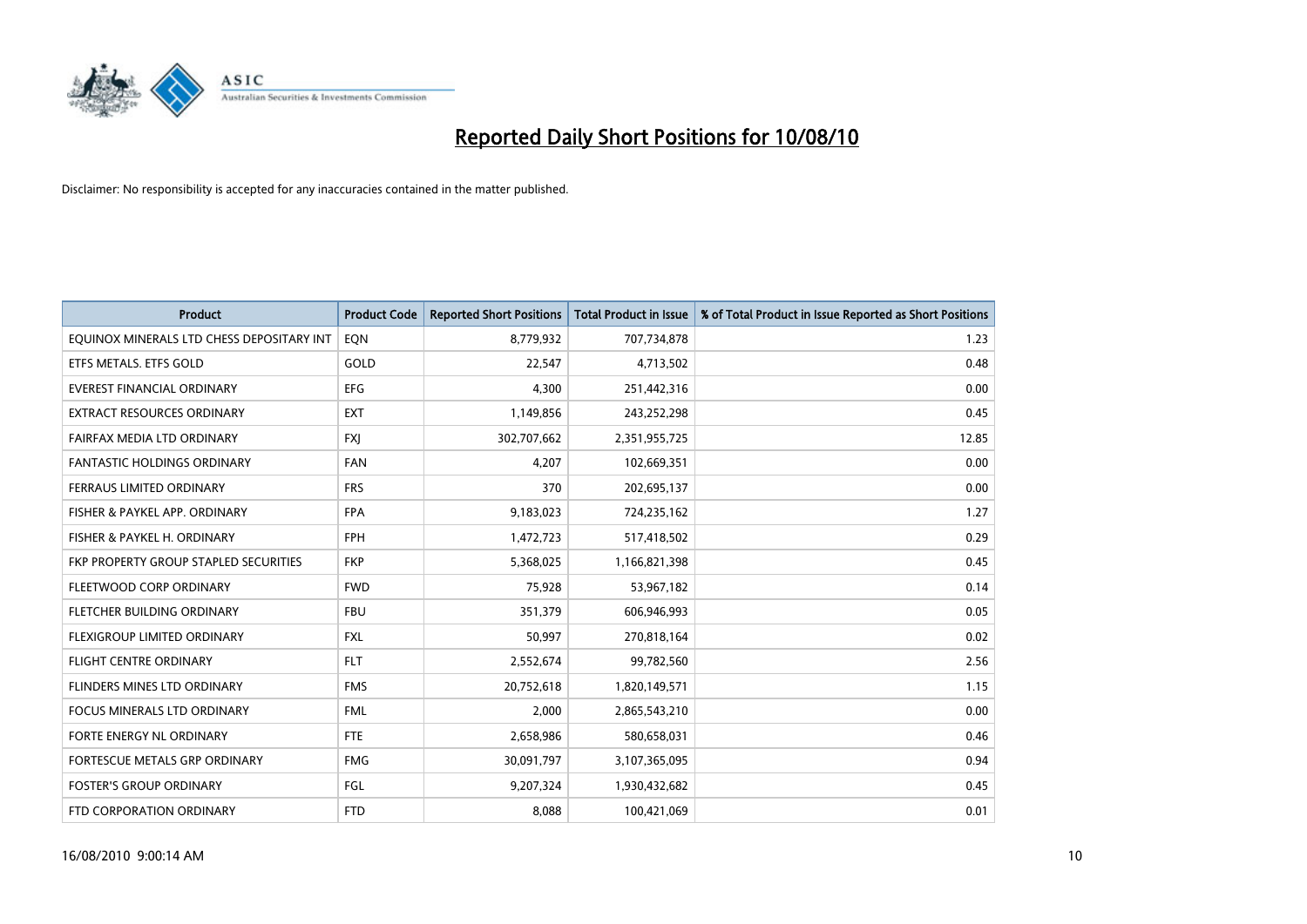

| <b>Product</b>                                   | <b>Product Code</b> | <b>Reported Short Positions</b> | <b>Total Product in Issue</b> | % of Total Product in Issue Reported as Short Positions |
|--------------------------------------------------|---------------------|---------------------------------|-------------------------------|---------------------------------------------------------|
| <b>FUNTASTIC LIMITED ORDINARY</b>                | <b>FUN</b>          | 322,528                         | 340,997,682                   | 0.09                                                    |
| <b>G.U.D. HOLDINGS ORDINARY</b>                  | GUD                 | 158,653                         | 67,703,709                    | 0.23                                                    |
| <b>GALAXY RESOURCES ORDINARY</b>                 | <b>GXY</b>          | 51,029                          | 190,553,358                   | 0.02                                                    |
| <b>GEODYNAMICS LIMITED ORDINARY</b>              | GDY                 | 431,657                         | 292,840,219                   | 0.15                                                    |
| <b>GINDALBIE METALS LTD ORDINARY</b>             | <b>GBG</b>          | 8,806,073                       | 849,478,099                   | 1.03                                                    |
| <b>GIRALIA RESOURCES NL ORDINARY</b>             | <b>GIR</b>          | 287,917                         | 178,325,170                   | 0.15                                                    |
| <b>GLOBAL MINING ORDINARY</b>                    | <b>GMI</b>          | 8.951                           | 199,725,607                   | 0.00                                                    |
| <b>GLOUCESTER COAL ORDINARY</b>                  | GCL                 | 279,860                         | 81,962,133                    | 0.35                                                    |
| <b>GME RESOURCES LTD ORDINARY</b>                | <b>GME</b>          | 800                             | 302,352,750                   | 0.00                                                    |
| <b>GOLDEN GATE PETROL ORDINARY</b>               | GGP                 | 11,538                          | 975,826,623                   | 0.00                                                    |
| <b>GOLDEN WEST RESOURCE ORDINARY</b>             | <b>GWR</b>          | 1,617                           | 164,606,127                   | 0.00                                                    |
| <b>GOODMAN FIELDER, ORDINARY</b>                 | <b>GFF</b>          | 3,355,268                       | 1,380,386,438                 | 0.25                                                    |
| <b>GOODMAN GROUP STAPLED US PROHIBIT.</b>        | <b>GMG</b>          | 6,722,225                       | 6,369,751,394                 | 0.10                                                    |
| <b>GPT GROUP STAPLED SEC.</b>                    | <b>GPT</b>          | 10,985,375                      | 1,855,529,431                 | 0.58                                                    |
| <b>GRAINCORP LIMITED A CLASS ORDINARY</b>        | <b>GNC</b>          | 2,694,811                       | 198,318,900                   | 1.34                                                    |
| <b>GRANGE RESOURCES. ORDINARY</b>                | GRR                 | 1,501,441                       | 1,151,778,896                 | 0.13                                                    |
| <b>GREAT SOUTHERN LTD ORDINARY</b>               | <b>GTP</b>          | 4,908,484                       | 643,234,118                   | 0.76                                                    |
| <b>GREENLAND MIN EN LTD ORDINARY</b>             | GGG                 | 42,900                          | 249,905,308                   | 0.02                                                    |
| <b>GUINNESS PEAT GROUP. CHESS DEPOSITARY INT</b> | <b>GPG</b>          | 55                              | 334,319,260                   | 0.00                                                    |
| <b>GUNNS LIMITED ORDINARY</b>                    | <b>GNS</b>          | 9,340,333                       | 806,734,892                   | 1.15                                                    |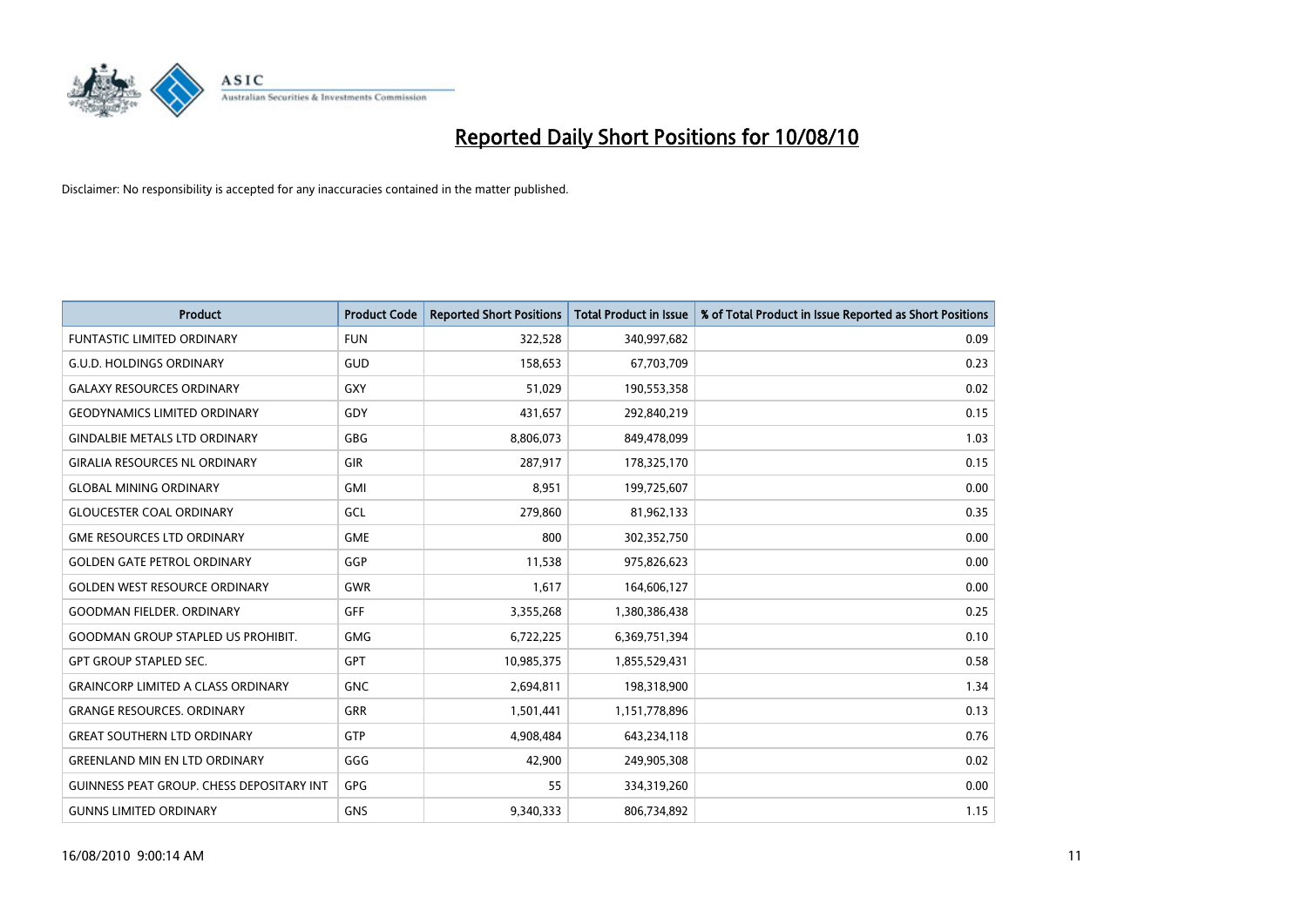

| <b>Product</b>                        | <b>Product Code</b> | <b>Reported Short Positions</b> | <b>Total Product in Issue</b> | % of Total Product in Issue Reported as Short Positions |
|---------------------------------------|---------------------|---------------------------------|-------------------------------|---------------------------------------------------------|
| <b>GWA INTERNATIONAL ORDINARY</b>     | <b>GWT</b>          | 2,419,185                       | 301,102,514                   | 0.81                                                    |
| <b>HARVEY NORMAN ORDINARY</b>         | <b>HVN</b>          | 31,280,858                      | 1,062,316,784                 | 2.93                                                    |
| HASTIE GROUP LIMITED ORDINARY         | <b>HST</b>          | 85,320                          | 239,716,924                   | 0.03                                                    |
| HASTINGS DIVERSIFIED STAPLED SECURITY | <b>HDF</b>          | 473,334                         | 513,336,482                   | 0.07                                                    |
| HEALTHSCOPE LIMITED ORDINARY          | <b>HSP</b>          | 1,346,651                       | 317,335,186                   | 0.43                                                    |
| <b>HEARTWARE INT INC CDI 35:1</b>     | <b>HIN</b>          | 272,008                         | 72,583,000                    | 0.37                                                    |
| <b>HENDERSON GROUP CDI 1:1</b>        | <b>HGG</b>          | 6,278,856                       | 566,751,863                   | 1.11                                                    |
| HFA HOLDINGS LIMITED ORDINARY         | <b>HFA</b>          | 1,837,848                       | 469,330,170                   | 0.38                                                    |
| HIGHLANDS PACIFIC ORDINARY            | <b>HIG</b>          | 2,382,826                       | 669,062,148                   | 0.36                                                    |
| HILLS INDUSTRIES LTD ORDINARY         | <b>HIL</b>          | 2,422,160                       | 248,219,660                   | 0.96                                                    |
| HORIZON OIL LIMITED ORDINARY          | <b>HZN</b>          | 2,593,497                       | 1,126,621,515                 | 0.23                                                    |
| HUNNU COAL LIMITED ORDINARY           | <b>HUN</b>          | 3,818                           | 109,600,002                   | 0.00                                                    |
| <b>ICON ENERGY LIMITED ORDINARY</b>   | <b>ICN</b>          | 350,450                         | 439,801,394                   | 0.09                                                    |
| <b>IINET LIMITED ORDINARY</b>         | <b>IIN</b>          | 1,071,022                       | 151,898,119                   | 0.70                                                    |
| ILUKA RESOURCES ORDINARY              | <b>ILU</b>          | 9,023,666                       | 418,700,517                   | 2.16                                                    |
| <b>IMDEX LIMITED ORDINARY</b>         | <b>IMD</b>          | 6,867                           | 195,047,128                   | 0.00                                                    |
| IMF (AUSTRALIA) LTD ORDINARY          | <b>IMF</b>          | 381,657                         | 122,496,819                   | 0.31                                                    |
| IMX RESOURCES LTD ORDINARY            | <b>IXR</b>          | 20,000                          | 260,252,803                   | 0.01                                                    |
| <b>INCITEC PIVOT ORDINARY</b>         | IPL                 | 9,235,976                       | 1,628,730,107                 | 0.57                                                    |
| <b>INDAGO RESOURCES LTD ORDINARY</b>  | <b>IDG</b>          | 8,179                           | 99,499,536                    | 0.01                                                    |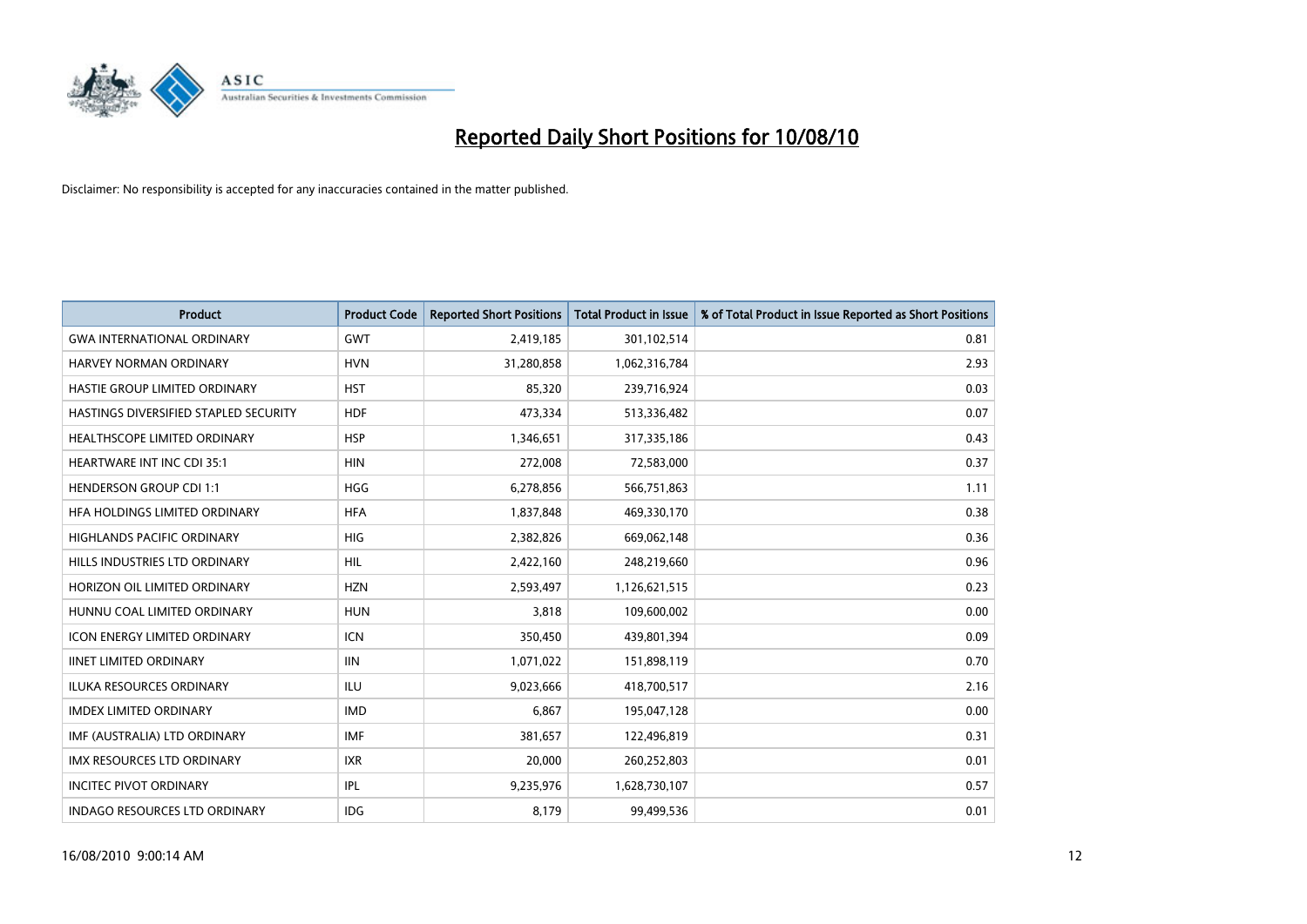

| <b>Product</b>                         | <b>Product Code</b> | <b>Reported Short Positions</b> | <b>Total Product in Issue</b> | % of Total Product in Issue Reported as Short Positions |
|----------------------------------------|---------------------|---------------------------------|-------------------------------|---------------------------------------------------------|
| <b>INDEPENDENCE GROUP ORDINARY</b>     | <b>IGO</b>          | 166,230                         | 113,813,539                   | 0.14                                                    |
| <b>INDOPHIL RESOURCES ORDINARY</b>     | <b>IRN</b>          | 313,138                         | 423,428,803                   | 0.07                                                    |
| <b>INDUSTREA LIMITED ORDINARY</b>      | IDL                 | 1,121,509                       | 956,668,877                   | 0.11                                                    |
| INFIGEN ENERGY STAPLED SECURITIES      | <b>IFN</b>          | 5,817,650                       | 760,374,428                   | 0.76                                                    |
| ING INDUSTRIAL FUND UNITS              | <b>IIF</b>          | 7,933,234                       | 2,592,249,647                 | 0.29                                                    |
| ING OFFICE FUND STAPLED SECURITIES     | <b>IOF</b>          | 699,553                         | 2,729,071,212                 | 0.02                                                    |
| ING RE COM GROUP STAPLED SECURITIES    | <b>ILF</b>          | 9.075                           | 441,029,194                   | 0.00                                                    |
| <b>INSURANCE AUSTRALIA ORDINARY</b>    | IAG                 | 5,924,596                       | 2,078,994,021                 | 0.26                                                    |
| INTEGRA MINING LTD. ORDINARY           | <b>IGR</b>          | 1,583,078                       | 755,792,394                   | 0.20                                                    |
| <b>INTOLL GROUP STAPLED SECURITIES</b> | <b>ITO</b>          | 469,652                         | 2,261,732,048                 | 0.02                                                    |
| <b>INTREPID MINES ORDINARY</b>         | <b>IAU</b>          | 226,413                         | 429,946,319                   | 0.05                                                    |
| <b>INVOCARE LIMITED ORDINARY</b>       | <b>IVC</b>          | 1,065,426                       | 102,069,091                   | 1.03                                                    |
| ION LIMITED ORDINARY                   | <b>ION</b>          | 164,453                         | 256,365,105                   | 0.06                                                    |
| <b>IOOF HOLDINGS LTD ORDINARY</b>      | <b>IFL</b>          | 2,138,745                       | 229,794,395                   | 0.91                                                    |
| <b>IRESS MARKET TECH. ORDINARY</b>     | <b>IRE</b>          | 1,244,239                       | 126,018,142                   | 0.99                                                    |
| <b>IRON ORE HOLDINGS ORDINARY</b>      | <b>IOH</b>          | 46,361                          | 135,374,850                   | 0.03                                                    |
| <b>ISHARES MSCI EAFE CDI 1:1</b>       | <b>IVE</b>          | 78,119                          | 590,400,000                   | 0.01                                                    |
| ISHARES MSCI EM MKTS CDI 1:1           | <b>IEM</b>          | 63,587                          | 425,700,000                   | 0.01                                                    |
| <b>ISOFT GROUP LIMITED ORDINARY</b>    | <b>ISF</b>          | 13,586,005                      | 1,050,497,291                 | 1.29                                                    |
| <b>IVANHOE AUSTRALIA ORDINARY</b>      | <b>IVA</b>          | 317.182                         | 321,055,953                   | 0.10                                                    |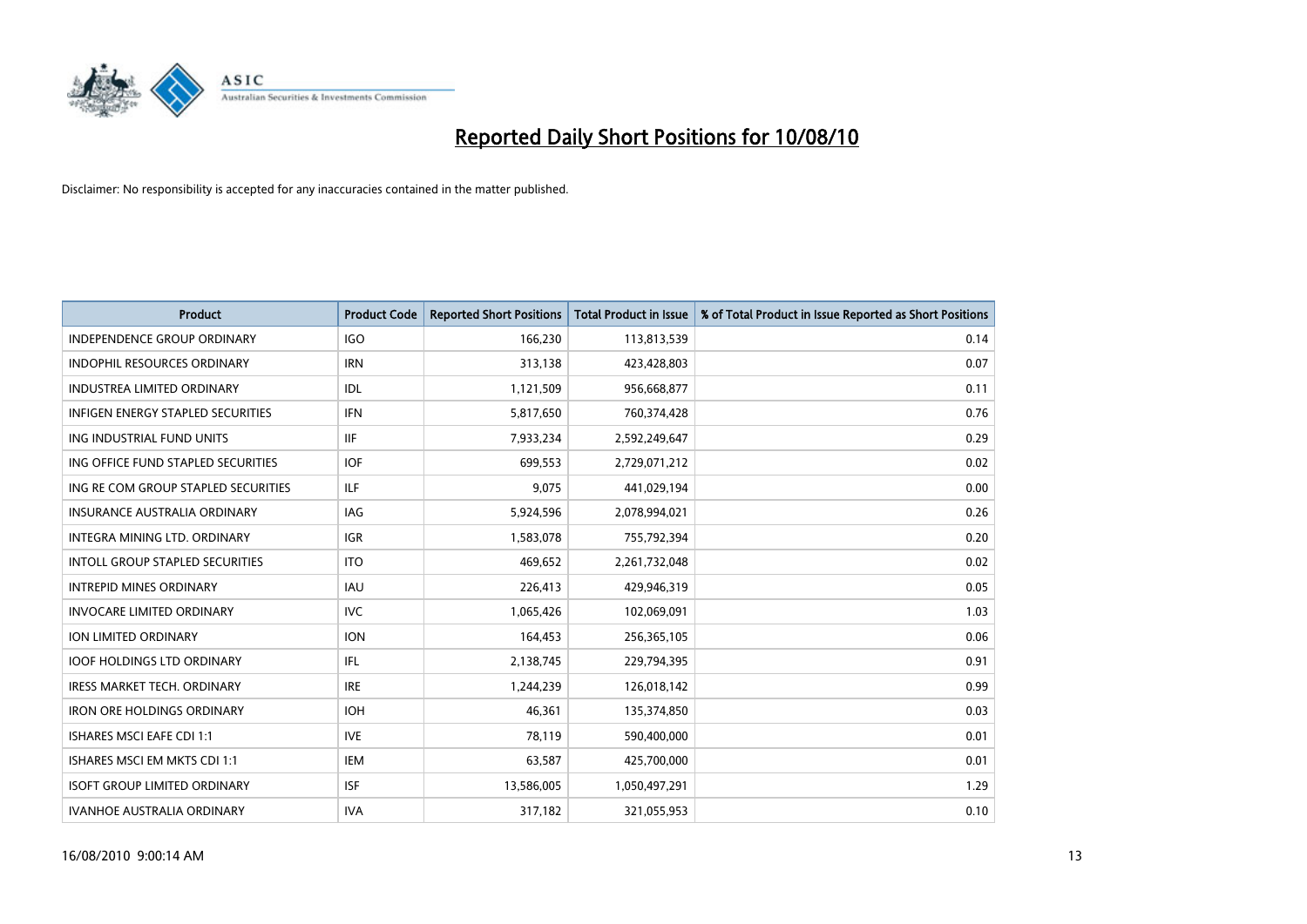

| <b>Product</b>                                  | <b>Product Code</b> | <b>Reported Short Positions</b> | <b>Total Product in Issue</b> | % of Total Product in Issue Reported as Short Positions |
|-------------------------------------------------|---------------------|---------------------------------|-------------------------------|---------------------------------------------------------|
| <b>JABIRU METALS LTD ORDINARY</b>               | <b>JML</b>          | 490,181                         | 552,619,180                   | 0.08                                                    |
| <b>IAMES HARDIE INDUST CHESS DEPOSITARY INT</b> | <b>IHX</b>          | 14,428,148                      | 435,438,790                   | 3.30                                                    |
| <b>JAMESON RESOURCES ORDINARY</b>               | <b>JAL</b>          | 1,600,000                       | 63,885,910                    | 2.50                                                    |
| <b>JB HI-FI LIMITED ORDINARY</b>                | <b>IBH</b>          | 4,188,783                       | 108,344,987                   | 3.86                                                    |
| <b>KAGARA LTD ORDINARY</b>                      | KZL                 | 4,902,298                       | 674,489,717                   | 0.71                                                    |
| KAROON GAS AUSTRALIA ORDINARY                   | <b>KAR</b>          | 169,133                         | 177,546,198                   | 0.09                                                    |
| KATHMANDU HOLD LTD ORDINARY                     | <b>KMD</b>          | 109.980                         | 200,000,000                   | 0.06                                                    |
| <b>KEYBRIDGE CAPITAL ORDINARY</b>               | <b>KBC</b>          | 5,999                           | 172,070,564                   | 0.00                                                    |
| KIMBERLEY METALS LTD ORDINARY                   | <b>KBL</b>          | 2,609                           | 94,490,816                    | 0.00                                                    |
| KINGSGATE CONSOLID, ORDINARY                    | <b>KCN</b>          | 346,513                         | 100,725,449                   | 0.33                                                    |
| LEIGHTON HOLDINGS ORDINARY                      | LEI                 | 2,478,263                       | 300,692,299                   | 0.79                                                    |
| LEND LEASE GROUP UNIT/ORD STAPLED               | LLC                 | 454,475                         | 565,558,754                   | 0.08                                                    |
| LIHIR GOLD LIMITED. ORDINARY                    | LGL                 | 10,445,292                      | 2,368,729,935                 | 0.43                                                    |
| LINC ENERGY LTD ORDINARY                        | <b>LNC</b>          | 2,143,619                       | 494,652,399                   | 0.42                                                    |
| LYNAS CORPORATION ORDINARY                      | <b>LYC</b>          | 9,956,792                       | 1,655,499,093                 | 0.59                                                    |
| MAC SERVICES (THE) ORDINARY                     | <b>MSL</b>          | 28,743                          | 165,966,692                   | 0.01                                                    |
| MACARTHUR COAL ORDINARY                         | <b>MCC</b>          | 779,016                         | 254,333,109                   | 0.29                                                    |
| MACMAHON HOLDINGS ORDINARY                      | <b>MAH</b>          | 6,896,197                       | 733,711,705                   | 0.93                                                    |
| MACO ATLAS ROADS GRP ORDINARY STAPLED           | <b>MOA</b>          | 2,300,503                       | 452,345,907                   | 0.50                                                    |
| MACQUARIE GROUP LTD ORDINARY                    | <b>MOG</b>          | 4,760,551                       | 345,489,546                   | 1.40                                                    |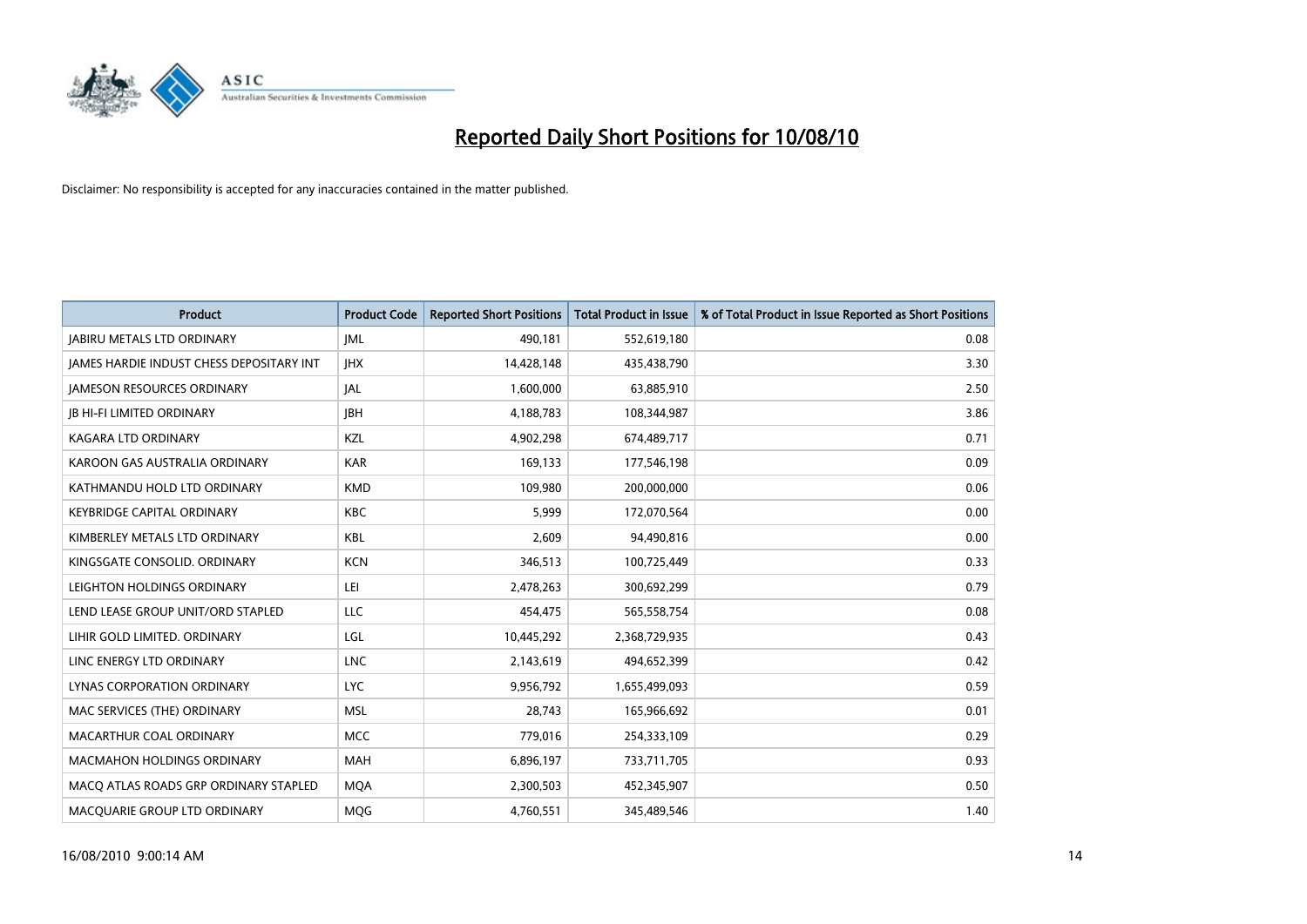

| <b>Product</b>                   | <b>Product Code</b> | <b>Reported Short Positions</b> | <b>Total Product in Issue</b> | % of Total Product in Issue Reported as Short Positions |
|----------------------------------|---------------------|---------------------------------|-------------------------------|---------------------------------------------------------|
| <b>MANTRA RESOURCES ORDINARY</b> | <b>MRU</b>          | 44,367                          | 130,229,188                   | 0.03                                                    |
| MAP GROUP STAPLED US PROHIBIT.   | <b>MAP</b>          | 7,434,928                       | 1,861,210,782                 | 0.38                                                    |
| <b>MARION ENERGY ORDINARY</b>    | <b>MAE</b>          | 374,994                         | 429,822,043                   | 0.09                                                    |
| MCPHERSON'S LTD ORDINARY         | <b>MCP</b>          | 8,228                           | 71,651,758                    | 0.01                                                    |
| MEDUSA MINING LTD ORDINARY       | <b>MML</b>          | 23,787                          | 187,584,911                   | 0.00                                                    |
| MELBOURNE IT LIMITED ORDINARY    | MLB                 | 166,775                         | 79,569,967                    | 0.21                                                    |
| MEO AUSTRALIA LTD ORDINARY       | <b>MEO</b>          | 174,459                         | 477,220,955                   | 0.03                                                    |
| MERMAID MARINE ORDINARY          | <b>MRM</b>          | 272,068                         | 186,884,825                   | 0.14                                                    |
| METALS X LIMITED ORDINARY        | <b>MLX</b>          | 326,940                         | 1,365,661,782                 | 0.03                                                    |
| METCASH LIMITED ORDINARY         | <b>MTS</b>          | 17,893,111                      | 767,055,221                   | 2.32                                                    |
| METGASCO LIMITED ORDINARY        | <b>MEL</b>          | 235,435                         | 249,006,674                   | 0.09                                                    |
| MICLYN EXP OFFSHR ORDINARY       | <b>MIO</b>          | 199,999                         | 271,700,000                   | 0.07                                                    |
| MINARA RESOURCES ORDINARY        | <b>MRE</b>          | 2,496,032                       | 1,167,783,517                 | 0.21                                                    |
| MINCOR RESOURCES NL ORDINARY     | <b>MCR</b>          | 1,405,578                       | 200,184,686                   | 0.70                                                    |
| MINERAL DEPOSITS ORDINARY        | <b>MDL</b>          | 1,107,664                       | 580,576,525                   | 0.18                                                    |
| MINERAL RESOURCES. ORDINARY      | <b>MIN</b>          | 406,211                         | 166,853,768                   | 0.24                                                    |
| MIRABELA NICKEL LTD ORDINARY     | <b>MBN</b>          | 8,030,019                       | 367, 162, 725                 | 2.16                                                    |
| MIRVAC GROUP STAPLED SECURITIES  | <b>MGR</b>          | 1,141,463                       | 3,415,314,823                 | 0.04                                                    |
| MITCHELL COMMUNITCA, ORDINARY    | <b>MCU</b>          | 16,057                          | 301,761,208                   | 0.01                                                    |
| MOLOPO ENERGY LTD ORDINARY       | <b>MPO</b>          | 235,499                         | 250,822,584                   | 0.10                                                    |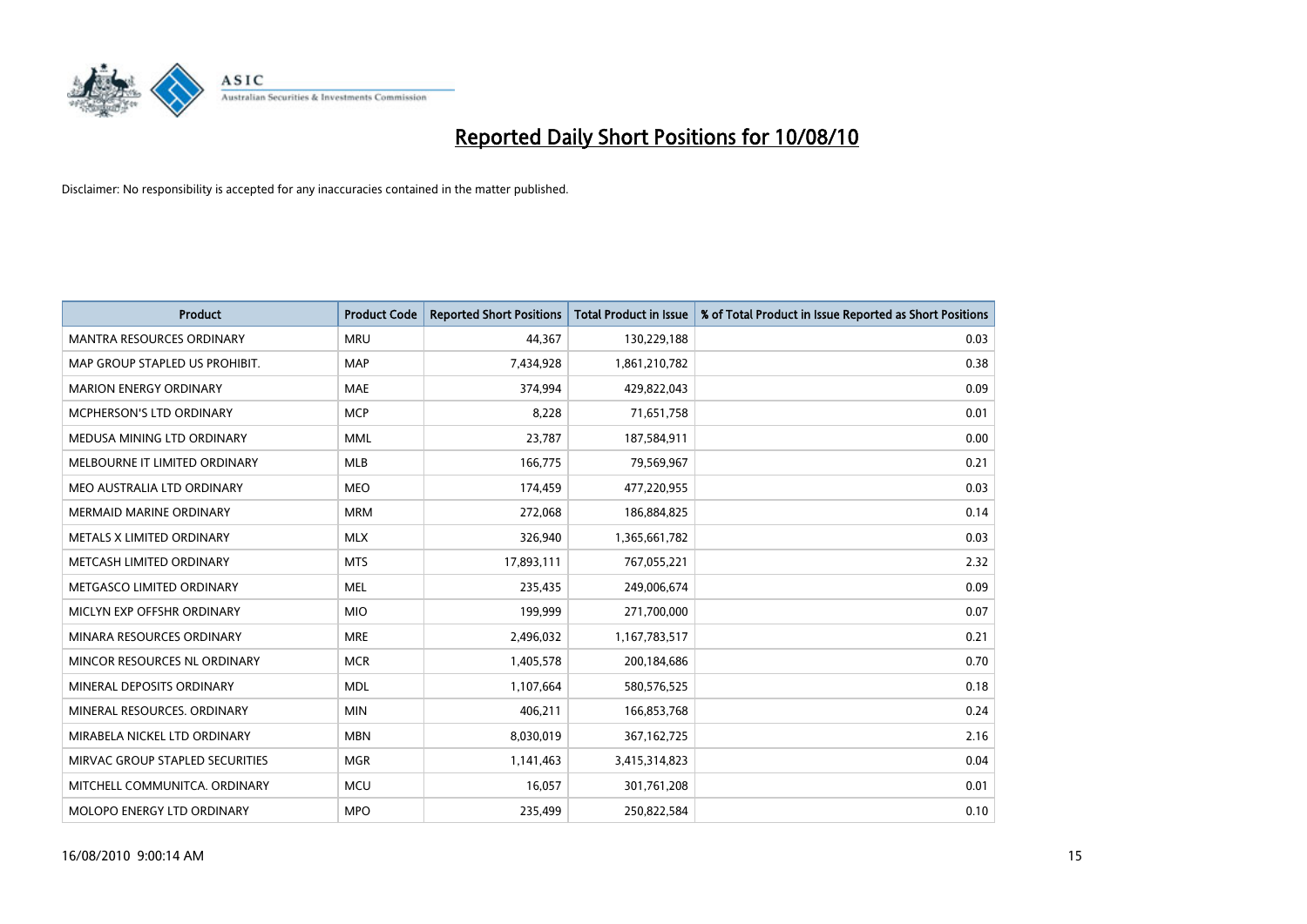

| <b>Product</b>                    | <b>Product Code</b> | <b>Reported Short Positions</b> | <b>Total Product in Issue</b> | % of Total Product in Issue Reported as Short Positions |
|-----------------------------------|---------------------|---------------------------------|-------------------------------|---------------------------------------------------------|
| MOLY MINES LIMITED ORDINARY       | <b>MOL</b>          | 34,800                          | 363,916,323                   | 0.01                                                    |
| MONADELPHOUS GROUP ORDINARY       | <b>MND</b>          | 1,153,253                       | 86,459,327                    | 1.33                                                    |
| MOSAIC OIL NL ORDINARY            | <b>MOS</b>          | 41,742                          | 821,710,775                   | 0.01                                                    |
| <b>MOUNT GIBSON IRON ORDINARY</b> | <b>MGX</b>          | 2,045,526                       | 1,079,570,693                 | 0.19                                                    |
| MURCHISON METALS LTD ORDINARY     | <b>MMX</b>          | 3,537,947                       | 435,384,268                   | 0.80                                                    |
| <b>MYER HOLDINGS LTD ORDINARY</b> | <b>MYR</b>          | 11,959,339                      | 581,517,884                   | 2.06                                                    |
| <b>MYSTATE LIMITED ORDINARY</b>   | <b>MYS</b>          | 1,400                           | 67,411,055                    | 0.00                                                    |
| NATIONAL AUST. BANK ORDINARY      | <b>NAB</b>          | 14,282,788                      | 2,133,245,479                 | 0.66                                                    |
| NATURAL FUEL LIMITED ORDINARY     | <b>NFL</b>          |                                 | 506,612,127                   | 0.00                                                    |
| NAVITAS LIMITED ORDINARY          | <b>NVT</b>          | 784,199                         | 342,361,526                   | 0.22                                                    |
| NEPTUNE MARINE ORDINARY           | <b>NMS</b>          | 995,811                         | 429,842,672                   | 0.22                                                    |
| NEW HOPE CORPORATION ORDINARY     | <b>NHC</b>          | 278,680                         | 827,730,549                   | 0.04                                                    |
| NEWCREST MINING ORDINARY          | <b>NCM</b>          | 32,074,138                      | 483,499,363                   | 6.60                                                    |
| NEWS CORP A NON-VOTING CDI        | <b>NWSLV</b>        | 477,177                         | 1,824,472,286                 | 0.02                                                    |
| NEWS CORP B VOTING CDI            | <b>NWS</b>          | 7,549,149                       | 798,520,953                   | 0.93                                                    |
| NEXBIS LIMITED ORDINARY           | <b>NBS</b>          | 63,733                          | 498,972,940                   | 0.01                                                    |
| NEXUS ENERGY LIMITED ORDINARY     | <b>NXS</b>          | 4,890,989                       | 988,257,304                   | 0.49                                                    |
| NIB HOLDINGS LIMITED ORDINARY     | <b>NHF</b>          | 390,790                         | 495,431,427                   | 0.08                                                    |
| NICK SCALI LIMITED ORDINARY       | <b>NCK</b>          | 35,846                          | 81,000,000                    | 0.04                                                    |
| NIDO PETROLEUM ORDINARY           | <b>NDO</b>          | 253,463                         | 1,080,658,378                 | 0.02                                                    |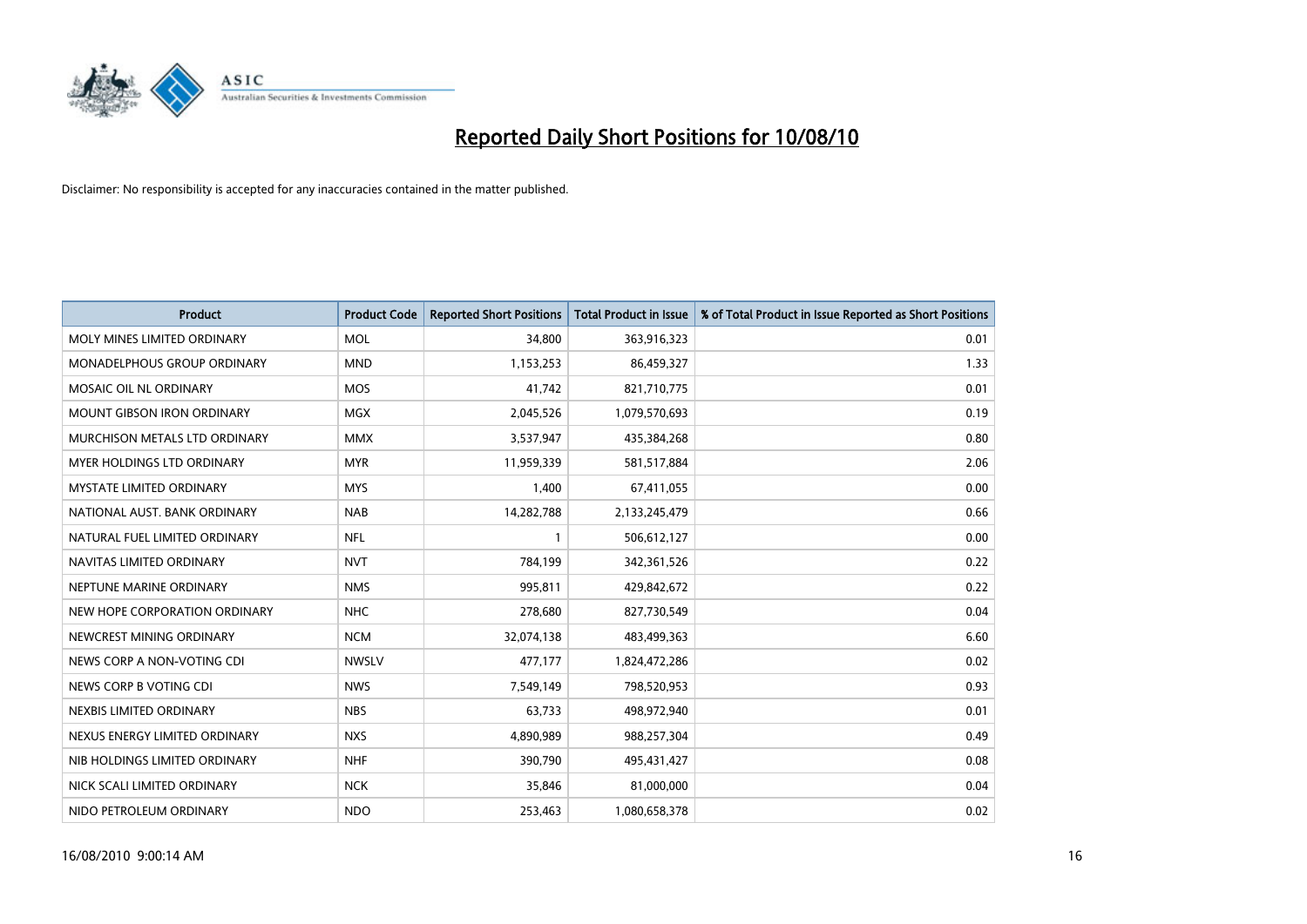

| <b>Product</b>                        | <b>Product Code</b> | <b>Reported Short Positions</b> | Total Product in Issue | % of Total Product in Issue Reported as Short Positions |
|---------------------------------------|---------------------|---------------------------------|------------------------|---------------------------------------------------------|
| NKWE PLATINUM 10C US COMMON           | <b>NKP</b>          | 55,766                          | 559,451,184            | 0.01                                                    |
| NORTHERN CREST ORDINARY               | <b>NOC</b>          | 24,345                          | 116,074,781            | 0.02                                                    |
| NORTHERN IRON LTD ORDINARY            | <b>NFE</b>          | 679,377                         | 292,204,786            | 0.22                                                    |
| NOVOGEN LIMITED ORDINARY              | <b>NRT</b>          | 21,500                          | 102,125,894            | 0.02                                                    |
| NRW HOLDINGS LIMITED ORDINARY         | <b>NWH</b>          | 298,533                         | 251,223,000            | 0.11                                                    |
| NUFARM LIMITED ORDINARY               | <b>NUF</b>          | 3,490,459                       | 261,775,731            | 1.33                                                    |
| OAKTON LIMITED ORDINARY               | <b>OKN</b>          | 523,359                         | 91,987,235             | 0.56                                                    |
| OCEANAGOLD CORP. CHESS DEPOSITARY INT | <b>OGC</b>          | 412,544                         | 228,198,170            | 0.19                                                    |
| OCEANIA CAPITAL LTD ORDINARY          | <b>OCP</b>          | 2,500                           | 91,921,295             | 0.00                                                    |
| OIL SEARCH LTD ORDINARY               | <b>OSH</b>          | 6,410,443                       | 1,308,279,222          | 0.46                                                    |
| OM HOLDINGS LIMITED ORDINARY          | <b>OMH</b>          | 641,717                         | 498,485,150            | 0.13                                                    |
| <b>ONESTEEL LIMITED ORDINARY</b>      | OST                 | 8,224,221                       | 1,331,583,166          | 0.63                                                    |
| ORICA LIMITED ORDINARY                | ORI                 | 1,558,199                       | 362,100,430            | 0.42                                                    |
| ORIGIN ENERGY ORDINARY                | ORG                 | 2,652,660                       | 880,668,872            | 0.31                                                    |
| OROCOBRE LIMITED ORDINARY             | ORE                 | 6,311                           | 91,056,426             | 0.01                                                    |
| OTTO ENERGY LIMITED ORDINARY          | <b>OEL</b>          | 109,204                         | 1,134,540,071          | 0.01                                                    |
| OZ MINERALS ORDINARY                  | OZL                 | 75,541,011                      | 3,121,339,730          | 2.41                                                    |
| PACIFIC BRANDS ORDINARY               | <b>PBG</b>          | 4,240,201                       | 931,386,248            | 0.46                                                    |
| PALADIN ENERGY LTD ORDINARY           | <b>PDN</b>          | 18,374,415                      | 717,892,802            | 2.55                                                    |
| PAN PACIFIC PETROL. ORDINARY          | PPP                 | 21,527                          | 588,612,110            | 0.00                                                    |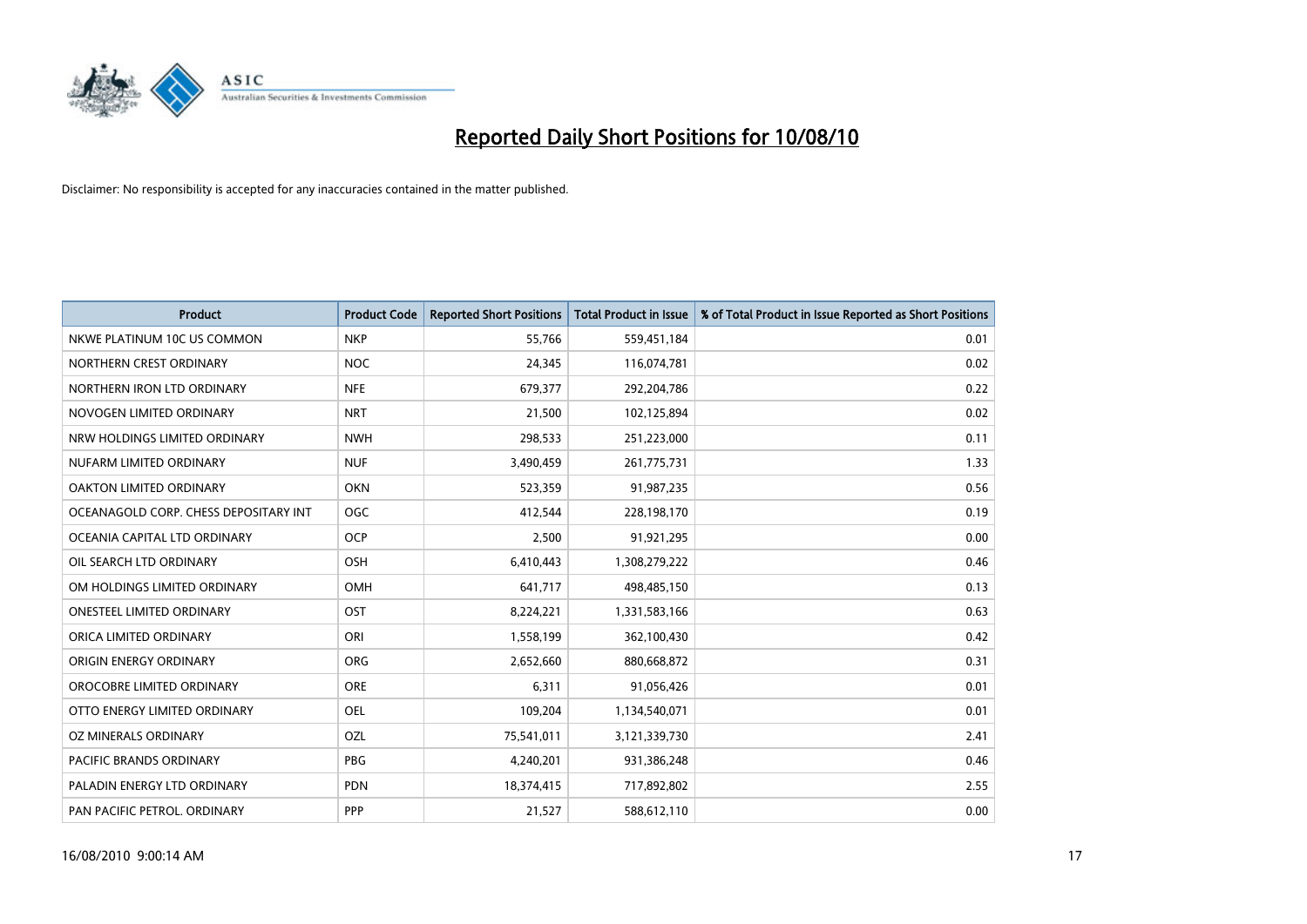

| <b>Product</b>                          | <b>Product Code</b> | <b>Reported Short Positions</b> | <b>Total Product in Issue</b> | % of Total Product in Issue Reported as Short Positions |
|-----------------------------------------|---------------------|---------------------------------|-------------------------------|---------------------------------------------------------|
| PANAUST LIMITED ORDINARY                | <b>PNA</b>          | 9,670,554                       | 2,954,125,529                 | 0.31                                                    |
| PANORAMIC RESOURCES ORDINARY            | PAN                 | 37,705                          | 205,262,842                   | 0.01                                                    |
| PAPERLINX LIMITED ORDINARY              | <b>PPX</b>          | 10,467,861                      | 603,580,761                   | 1.71                                                    |
| PAPERLINX SPS TRUST STEP UP PERP. PREF. | <b>PXUPA</b>        | 5,000                           | 2,850,000                     | 0.18                                                    |
| PATTIES FOODS LTD ORDINARY              | PFL                 |                                 | 138,908,853                   | 0.00                                                    |
| PEET LIMITED ORDINARY                   | <b>PPC</b>          | 136,047                         | 300,681,486                   | 0.04                                                    |
| PENINSULA MINERALS ORDINARY             | <b>PEN</b>          | 5,000                           | 1,629,749,898                 | 0.00                                                    |
| PERILYA LIMITED ORDINARY                | PEM                 | 1,023,491                       | 526,075,563                   | 0.19                                                    |
| PERPETUAL LIMITED ORDINARY              | PPT                 | 1,992,762                       | 43,417,478                    | 4.61                                                    |
| PERSEUS MINING LTD ORDINARY             | PRU                 | 79,852                          | 421,282,088                   | 0.01                                                    |
| PETSEC ENERGY ORDINARY                  | <b>PSA</b>          | 223,332                         | 231,283,622                   | 0.10                                                    |
| PHARMAXIS LTD ORDINARY                  | <b>PXS</b>          | 1,168,155                       | 225,721,734                   | 0.53                                                    |
| PHOTON GROUP LTD ORDINARY               | <b>PGA</b>          | 965,265                         | 187,440,645                   | 0.51                                                    |
| PIKE RIVER COAL ORDINARY                | <b>PRC</b>          | 376,320                         | 404,971,067                   | 0.09                                                    |
| PLATINUM ASSET ORDINARY                 | <b>PTM</b>          | 1,147,624                       | 561,347,878                   | 0.20                                                    |
| PLATINUM AUSTRALIA ORDINARY             | PLA                 | 5,616,639                       | 321,130,521                   | 1.74                                                    |
| PLATINUM CAPITAL LTD ORDINARY           | <b>PMC</b>          |                                 | 162,258,814                   | 0.00                                                    |
| PMP LIMITED ORDINARY                    | <b>PMP</b>          | 1,246,190                       | 335,338,483                   | 0.37                                                    |
| PORT BOUVARD LIMITED ORDINARY           | PBD                 | 6,754                           | 593,868,295                   | 0.00                                                    |
| PREMIER INVESTMENTS ORDINARY            | <b>PMV</b>          | 36,298                          | 155,030,045                   | 0.02                                                    |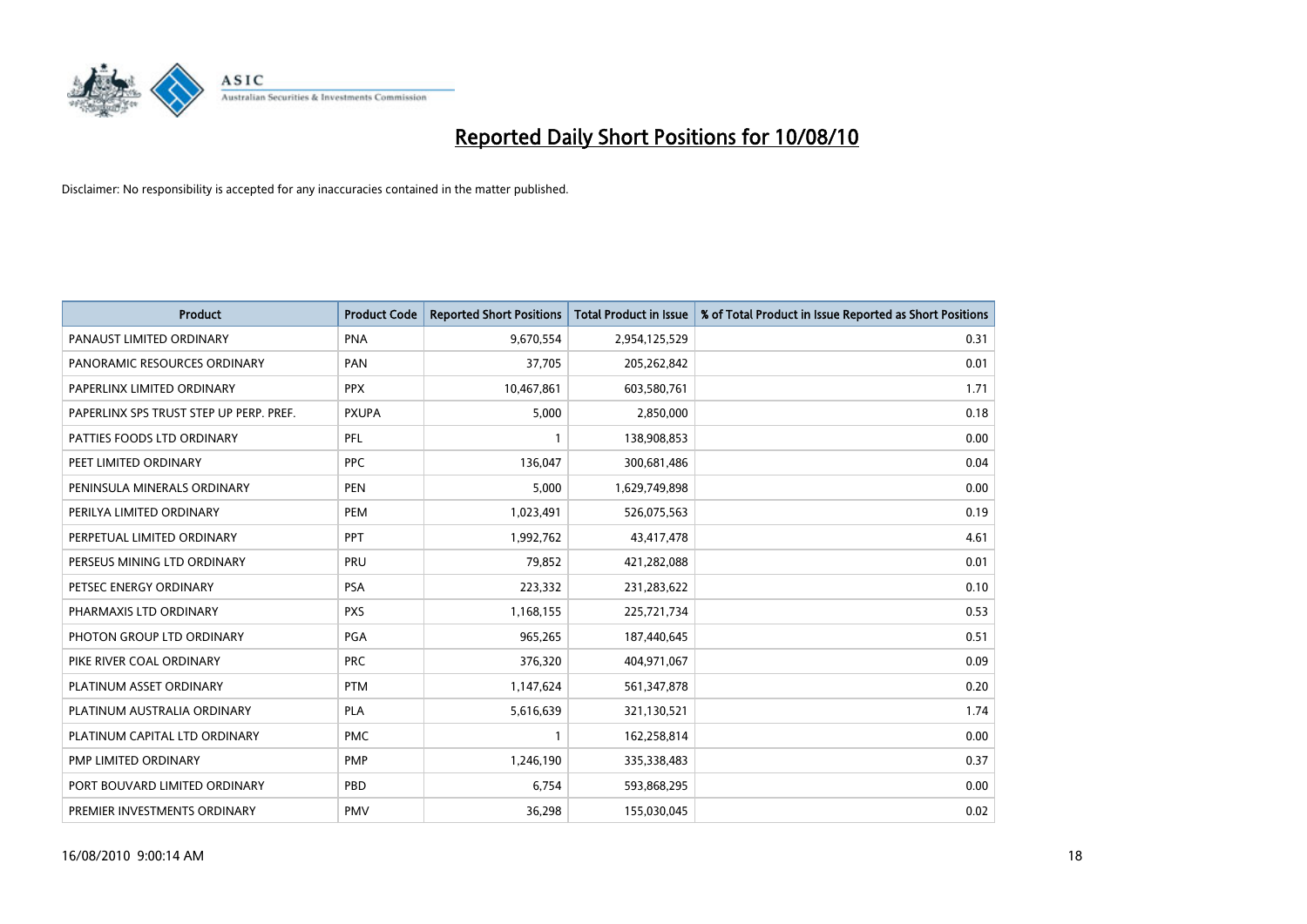

| <b>Product</b>                       | <b>Product Code</b> | <b>Reported Short Positions</b> | <b>Total Product in Issue</b> | % of Total Product in Issue Reported as Short Positions |
|--------------------------------------|---------------------|---------------------------------|-------------------------------|---------------------------------------------------------|
| PRIMARY HEALTH CARE ORDINARY         | <b>PRY</b>          | 8,175,296                       | 491,428,342                   | 1.67                                                    |
| PRIME INFR GROUP. STAPLED SECURITIES | PIH                 | 1,361,986                       | 351,776,795                   | 0.37                                                    |
| PRIME MEDIA GRP LTD ORDINARY         | <b>PRT</b>          | $\overline{2}$                  | 366,330,303                   | 0.00                                                    |
| PRIMEAG AUSTRALIA ORDINARY           | PAG                 | 329,557                         | 150,569,976                   | 0.22                                                    |
| PROGEN PHARMACEUTIC ORDINARY         | <b>PGL</b>          | 151,596                         | 24,709,097                    | 0.61                                                    |
| PROGRAMMED ORDINARY                  | <b>PRG</b>          | 345,865                         | 118,169,908                   | 0.29                                                    |
| <b>PSIVIDA CORP CDI 1:1</b>          | <b>PVA</b>          | 6,878                           | 7,849,757                     | 0.09                                                    |
| <b>QANTAS AIRWAYS ORDINARY</b>       | QAN                 | 10,237,386                      | 2,265,123,620                 | 0.45                                                    |
| QBE INSURANCE GROUP ORDINARY         | OBE                 | 17,743,108                      | 1,035,071,131                 | 1.70                                                    |
| RAMELIUS RESOURCES ORDINARY          | <b>RMS</b>          | 12,533                          | 291,200,265                   | 0.00                                                    |
| RAMSAY HEALTH CARE ORDINARY          | <b>RHC</b>          | 1,844,260                       | 202,081,252                   | 0.90                                                    |
| RANGE RESOURCES LTD ORDINARY         | <b>RRS</b>          | 1,250,000                       | 1,052,019,983                 | 0.12                                                    |
| <b>RCR TOMLINSON ORDINARY</b>        | <b>RCR</b>          | 68,067                          | 131,860,172                   | 0.05                                                    |
| <b>REA GROUP ORDINARY</b>            | <b>REA</b>          | 675                             | 128,439,366                   | 0.00                                                    |
| <b>RED FORK ENERGY ORDINARY</b>      | <b>RFE</b>          | 7,696                           | 139,535,000                   | 0.01                                                    |
| <b>REDFLEX HOLDINGS ORDINARY</b>     | <b>RDF</b>          | 22,348                          | 110,010,757                   | 0.02                                                    |
| REECE AUSTRALIA LTD. ORDINARY        | <b>REH</b>          | 6,316                           | 99,600,000                    | 0.01                                                    |
| REED RESOURCES LTD ORDINARY          | <b>RDR</b>          | 268,205                         | 192,271,768                   | 0.14                                                    |
| REGIS RESOURCES ORDINARY             | <b>RRL</b>          | 58,985                          | 414,452,125                   | 0.01                                                    |
| RESMED INC CDI 10:1                  | <b>RMD</b>          | 1,205,545                       | 772,670,160                   | 0.15                                                    |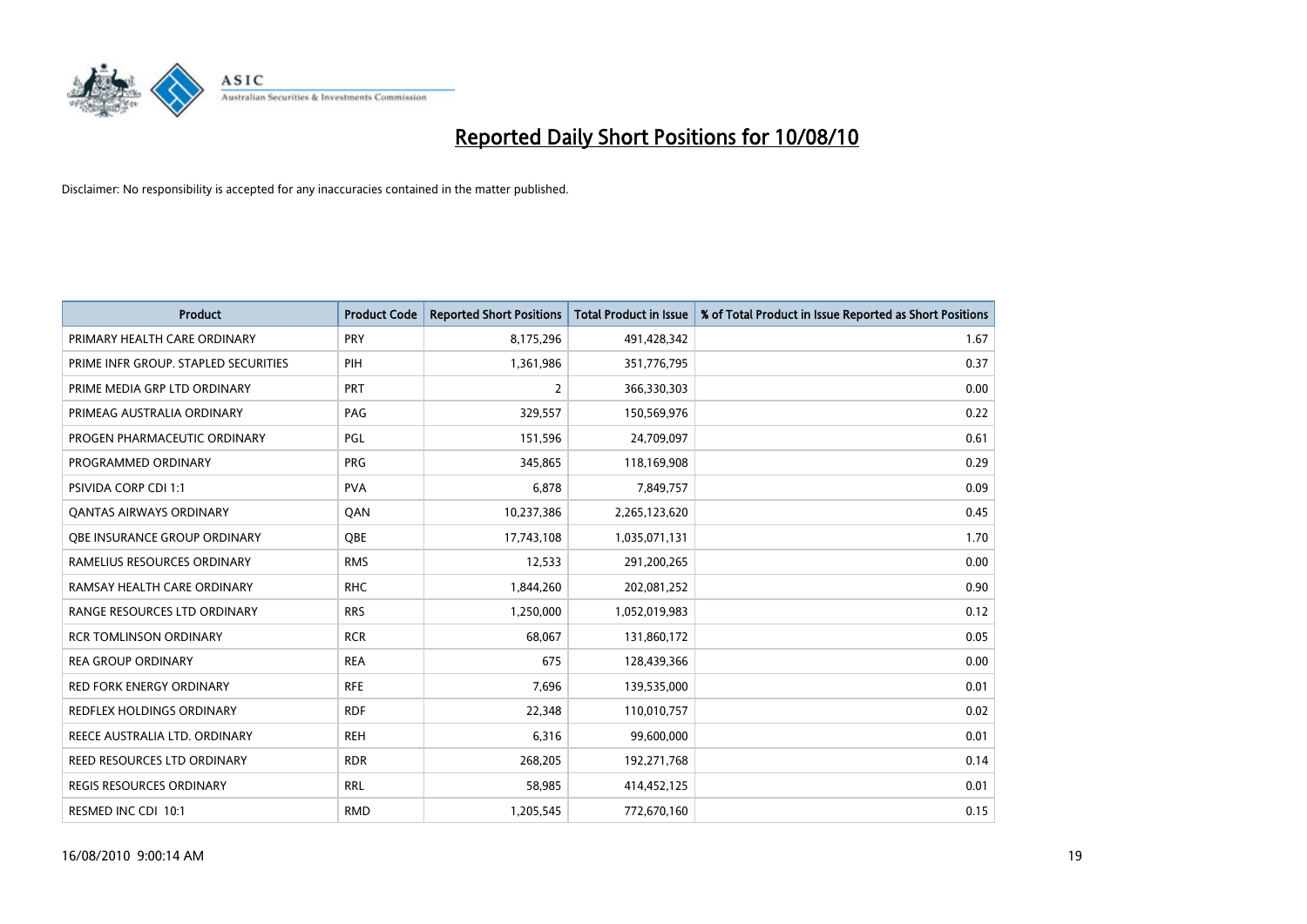

| <b>Product</b>                      | <b>Product Code</b> | <b>Reported Short Positions</b> | <b>Total Product in Issue</b> | % of Total Product in Issue Reported as Short Positions |
|-------------------------------------|---------------------|---------------------------------|-------------------------------|---------------------------------------------------------|
| <b>RESOLUTE MINING ORDINARY</b>     | <b>RSG</b>          | 252,783                         | 392,586,434                   | 0.07                                                    |
| <b>RESOURCE GENERATION ORDINARY</b> | <b>RES</b>          | 157,911                         | 164,412,477                   | 0.10                                                    |
| REVERSE CORP LIMITED ORDINARY       | <b>REF</b>          | 25,141                          | 92,382,175                    | 0.03                                                    |
| RHG LIMITED ORDINARY                | <b>RHG</b>          | 13,020                          | 317,910,688                   | 0.00                                                    |
| <b>RIDLEY CORPORATION ORDINARY</b>  | <b>RIC</b>          | 65,833                          | 307,817,071                   | 0.02                                                    |
| RIO TINTO LIMITED ORDINARY          | <b>RIO</b>          | 11,640,995                      | 606,831,240                   | 1.91                                                    |
| <b>RIVERCITY MOTORWAY STAPLED</b>   | <b>RCY</b>          | 3,897,254                       | 957,010,115                   | 0.40                                                    |
| RIVERSDALE MINING ORDINARY          | <b>RIV</b>          | 423,380                         | 229,636,018                   | 0.18                                                    |
| ROC OIL COMPANY ORDINARY            | <b>ROC</b>          | 1,666,424                       | 713,154,560                   | 0.23                                                    |
| RURALCO HOLDINGS ORDINARY           | <b>RHL</b>          | 2,165                           | 55,019,284                    | 0.00                                                    |
| SAI GLOBAL LIMITED ORDINARY         | SAI                 | 7,826                           | 192,253,351                   | 0.00                                                    |
| SALMAT LIMITED ORDINARY             | <b>SLM</b>          | 95,615                          | 159,131,983                   | 0.06                                                    |
| SANDFIRE RESOURCES ORDINARY         | <b>SFR</b>          | 107,595                         | 131,534,760                   | 0.08                                                    |
| <b>SANTOS LTD ORDINARY</b>          | <b>STO</b>          | 1,678,305                       | 832,568,323                   | 0.20                                                    |
| SARACEN MINERAL ORDINARY            | <b>SAR</b>          | 92.824                          | 491,818,083                   | 0.02                                                    |
| SEDGMAN LIMITED ORDINARY            | <b>SDM</b>          | 150,000                         | 205,986,681                   | 0.07                                                    |
| SEEK LIMITED ORDINARY               | <b>SEK</b>          | 4,826,825                       | 336,584,488                   | 1.41                                                    |
| SENETAS CORPORATION ORDINARY        | <b>SEN</b>          | 756,999                         | 461,522,263                   | 0.16                                                    |
| SERVCORP LIMITED ORDINARY           | SRV                 | 269,517                         | 98,440,807                    | 0.27                                                    |
| SERVICE STREAM ORDINARY             | <b>SSM</b>          | 344.663                         | 283,418,867                   | 0.12                                                    |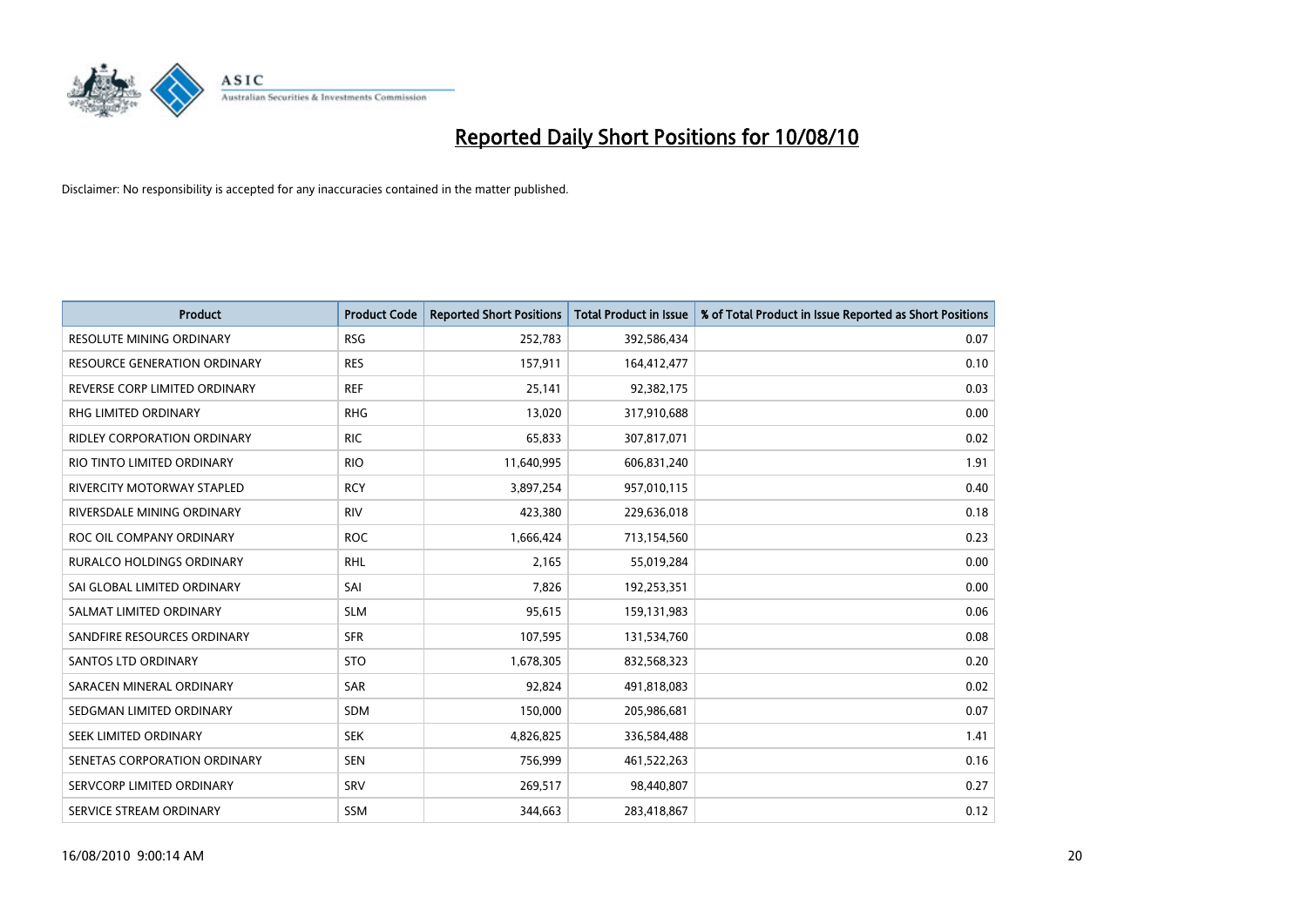

| <b>Product</b>                           | <b>Product Code</b> | <b>Reported Short Positions</b> | Total Product in Issue | % of Total Product in Issue Reported as Short Positions |
|------------------------------------------|---------------------|---------------------------------|------------------------|---------------------------------------------------------|
| SEVEN GROUP HOLDINGS ORDINARY            | SVW                 | 1,248,645                       | 305,410,281            | 0.40                                                    |
| SIGMA PHARMACEUTICAL ORDINARY            | <b>SIP</b>          | 9,141,699                       | 1,178,626,572          | 0.78                                                    |
| SILEX SYSTEMS ORDINARY                   | <b>SLX</b>          | 200,711                         | 149,296,747            | 0.14                                                    |
| SILVER LAKE RESOURCE ORDINARY            | <b>SLR</b>          | 127,282                         | 178,757,838            | 0.08                                                    |
| SIMS METAL MGMT LTD ORDINARY             | SGM                 | 1,237,986                       | 203,891,295            | 0.60                                                    |
| SINGAPORE TELECOMM. CHESS DEPOSITARY INT | SGT                 | 4,875,115                       | 404,134,884            | 1.23                                                    |
| SKILLED GROUP LTD ORDINARY               | <b>SKE</b>          | 148,922                         | 190,738,408            | 0.07                                                    |
| SKY CITY ENTERTAIN, ORDINARY             | <b>SKC</b>          | 7,337,233                       | 575,114,687            | 1.27                                                    |
| SKY NETWORK ORDINARY                     | <b>SKT</b>          | 862,690                         | 389,139,785            | 0.22                                                    |
| SMS MANAGEMENT, ORDINARY                 | <b>SMX</b>          | 12,260                          | 67,182,500             | 0.02                                                    |
| SONIC HEALTHCARE ORDINARY                | <b>SHL</b>          | 3,713,600                       | 388,429,875            | 0.95                                                    |
| SOUL PATTINSON (W.H) ORDINARY            | SOL                 | 11,335                          | 238,640,580            | 0.00                                                    |
| SP AUSNET STAPLED SECURITIES             | SPN                 | 6,140,827                       | 2,748,353,504          | 0.22                                                    |
| SPARK INFRASTRUCTURE STAPLED SECURITIES  | SKI                 | 6,447,125                       | 1,031,911,394          | 0.62                                                    |
| SPDR 200 FUND ETF UNITS                  | STW                 | 8                               | 58,028,081             | 0.00                                                    |
| SPECIALTY FASHION ORDINARY               | <b>SFH</b>          | 1,094,494                       | 190,964,693            | 0.57                                                    |
| SPHERE MINERALS LTD ORDINARY             | <b>SPH</b>          | 75,000                          | 171,348,151            | 0.04                                                    |
| SPOTLESS GROUP LTD ORDINARY              | <b>SPT</b>          | 872,085                         | 259,309,656            | 0.33                                                    |
| ST BARBARA LIMITED ORDINARY              | SBM                 | 25,281,933                      | 1,953,168,407          | 1.29                                                    |
| STAGING CONNECTIONS ORDINARY             | <b>STG</b>          | 2,917,189                       | 783,175,134            | 0.37                                                    |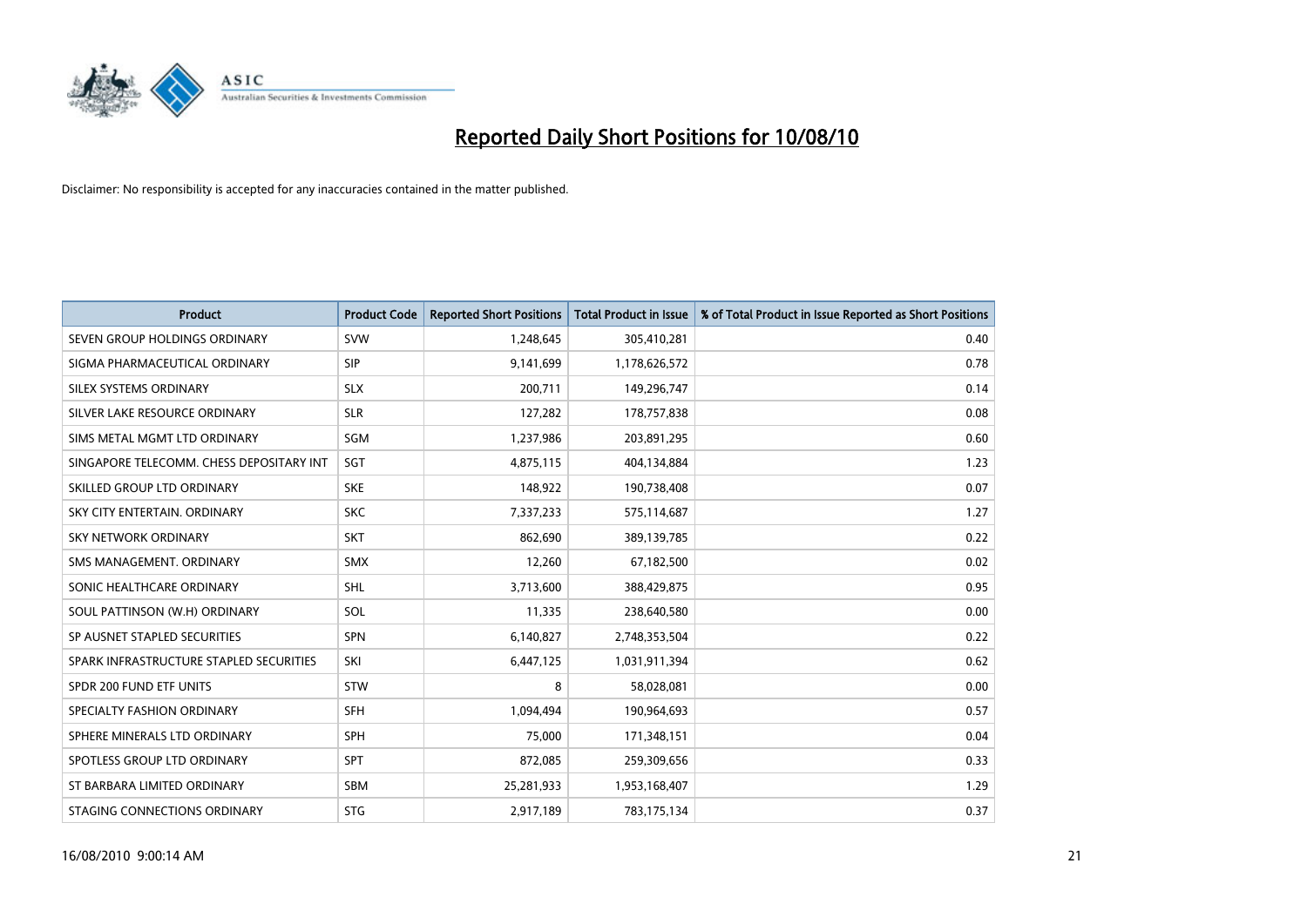

| <b>Product</b>                | <b>Product Code</b> | <b>Reported Short Positions</b> | Total Product in Issue | % of Total Product in Issue Reported as Short Positions |
|-------------------------------|---------------------|---------------------------------|------------------------|---------------------------------------------------------|
| STH AMERICAN COR LTD ORDINARY | SAY                 | 9.200                           | 206,832,027            | 0.00                                                    |
| STHN CROSS MEDIA ORDINARY     | <b>SXL</b>          | 127,327                         | 378,827,750            | 0.02                                                    |
| STOCKLAND UNITS/ORD STAPLED   | SGP                 | 12,417,714                      | 2,383,036,717          | 0.50                                                    |
| STRAITS RESOURCES ORDINARY    | <b>SRL</b>          | 5,169,372                       | 255,203,613            | 2.02                                                    |
| STW COMMUNICATIONS ORDINARY   | SGN                 | 92,779                          | 364,310,964            | 0.02                                                    |
| SUNCORP-METWAY, ORDINARY      | <b>SUN</b>          | 1,584,683                       | 1,281,390,524          | 0.12                                                    |
| SUNDANCE RESOURCES ORDINARY   | <b>SDL</b>          | 15,116,520                      | 2,709,995,932          | 0.54                                                    |
| SUNLAND GROUP LTD ORDINARY    | <b>SDG</b>          | 59,273                          | 251,107,692            | 0.01                                                    |
| SUPER CHEAP AUTO GRP ORDINARY | <b>SUL</b>          | 344,118                         | 127,532,302            | 0.27                                                    |
| SWICK MINING ORDINARY         | <b>SWK</b>          | 1,548                           | 236,724,970            | 0.00                                                    |
| SYMEX HOLDINGS ORDINARY       | <b>SYM</b>          | 6,633                           | 125,037,628            | 0.01                                                    |
| TABCORP HOLDINGS LTD ORDINARY | <b>TAH</b>          | 13,454,486                      | 612,625,759            | 2.19                                                    |
| TALENT2 INTERNATION ORDINARY  | <b>TWO</b>          | $\overline{7}$                  | 141,089,346            | 0.00                                                    |
| TAP OIL LIMITED ORDINARY      | <b>TAP</b>          | 11,802                          | 156,485,921            | 0.01                                                    |
| TASSAL GROUP LIMITED ORDINARY | <b>TGR</b>          | 2,250,913                       | 144,197,882            | 1.55                                                    |
| TATTS GROUP LTD ORDINARY      | <b>TTS</b>          | 7,517,804                       | 1,281,937,479          | 0.58                                                    |
| TELECOM CORPORATION ORDINARY  | <b>TEL</b>          | 42,801,878                      | 1,920,694,831          | 2.20                                                    |
| TELSTRA CORPORATION. ORDINARY | <b>TLS</b>          | 39,002,206                      | 12,443,074,357         | 0.32                                                    |
| TEN NETWORK HOLDINGS ORDINARY | <b>TEN</b>          | 6,466,312                       | 1,045,236,720          | 0.61                                                    |
| TFS CORPORATION LTD ORDINARY  | <b>TFC</b>          | 69,729                          | 227,360,909            | 0.03                                                    |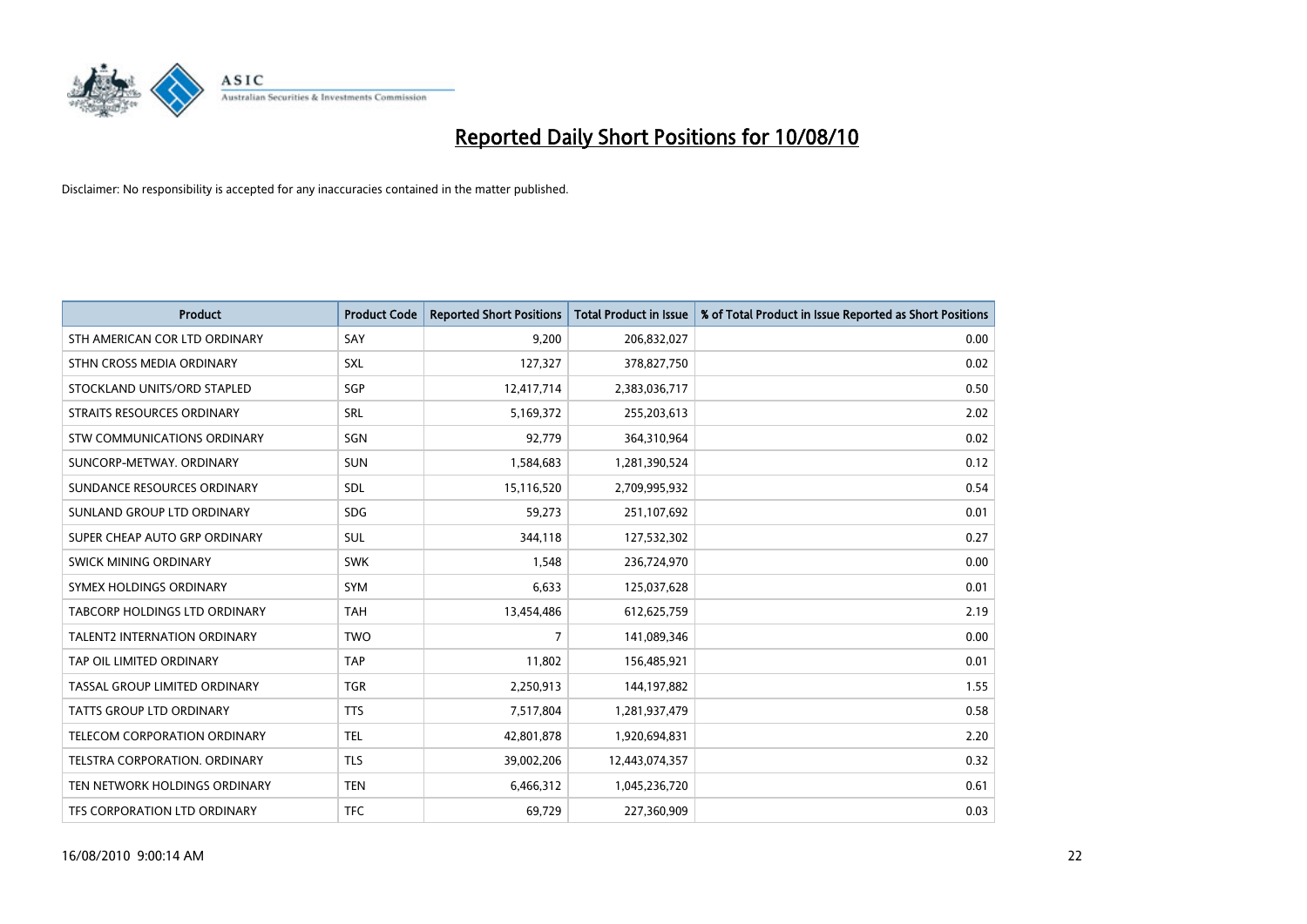

| <b>Product</b>                          | <b>Product Code</b> | <b>Reported Short Positions</b> | Total Product in Issue | % of Total Product in Issue Reported as Short Positions |
|-----------------------------------------|---------------------|---------------------------------|------------------------|---------------------------------------------------------|
| THAKRAL HOLDINGS GRP ORDINARY/UNIT      | <b>THG</b>          | 44,350                          | 584,645,014            | 0.01                                                    |
| THE REJECT SHOP ORDINARY                | <b>TRS</b>          | 12,919                          | 26,033,570             | 0.05                                                    |
| THOR MINING PLC CHESS DEPOSITARY        | <b>THR</b>          | 2,307                           | 200,247,701            | 0.00                                                    |
| THORN GROUP LIMITED ORDINARY            | <b>TGA</b>          | 2,360                           | 129,441,655            | 0.00                                                    |
| TIMBERCORP LIMITED ORDINARY             | <b>TIM</b>          | 2,753,408                       | 352,071,429            | 0.78                                                    |
| <b>TISHMAN SPEYER UNITS</b>             | <b>TSO</b>          | 59,685                          | 338,440,904            | 0.01                                                    |
| TNG LIMITED ORDINARY                    | <b>TNG</b>          | 4,321                           | 258,055,076            | 0.00                                                    |
| TOLL HOLDINGS LTD ORDINARY              | <b>TOL</b>          | 8,744,370                       | 702,867,609            | 1.22                                                    |
| TORO ENERGY LIMITED ORDINARY            | <b>TOE</b>          | 35,404                          | 964,936,676            | 0.00                                                    |
| <b>TOWER AUSTRALIA ORDINARY</b>         | <b>TAL</b>          | 1,335,352                       | 415,928,881            | 0.32                                                    |
| TOWER LIMITED ORDINARY                  | <b>TWR</b>          | 718,631                         | 260,631,787            | 0.27                                                    |
| <b>TOX FREE SOLUTIONS ORDINARY</b>      | <b>TOX</b>          | 92,797                          | 91,661,500             | 0.09                                                    |
| TPG TELECOM LIMITED ORDINARY            | <b>TPM</b>          | 456,676                         | 767,849,104            | 0.06                                                    |
| TRANSFIELD SERV INFR STAPLED SECURITIES | <b>TSI</b>          | 351,500                         | 432,184,488            | 0.08                                                    |
| <b>TRANSFIELD SERVICES ORDINARY</b>     | <b>TSE</b>          | 49,297                          | 414,278,904            | 0.01                                                    |
| TRANSPACIFIC INDUST. ORDINARY           | <b>TPI</b>          | 7,013,117                       | 960,638,735            | 0.72                                                    |
| TRANSURBAN GROUP TRIPLE STAPLED SEC.    | <b>TCL</b>          | 9,855,122                       | 1,414,667,986          | 0.68                                                    |
| TRINITY GROUP STAPLED SECURITIES        | <b>TCQ</b>          | 3,419                           | 231,701,539            | 0.00                                                    |
| TROY RESOURCES NL ORDINARY              | <b>TRY</b>          | 89,157                          | 87,474,323             | 0.10                                                    |
| UGL LIMITED ORDINARY                    | UGL                 | 3,707,845                       | 165,928,705            | 2.22                                                    |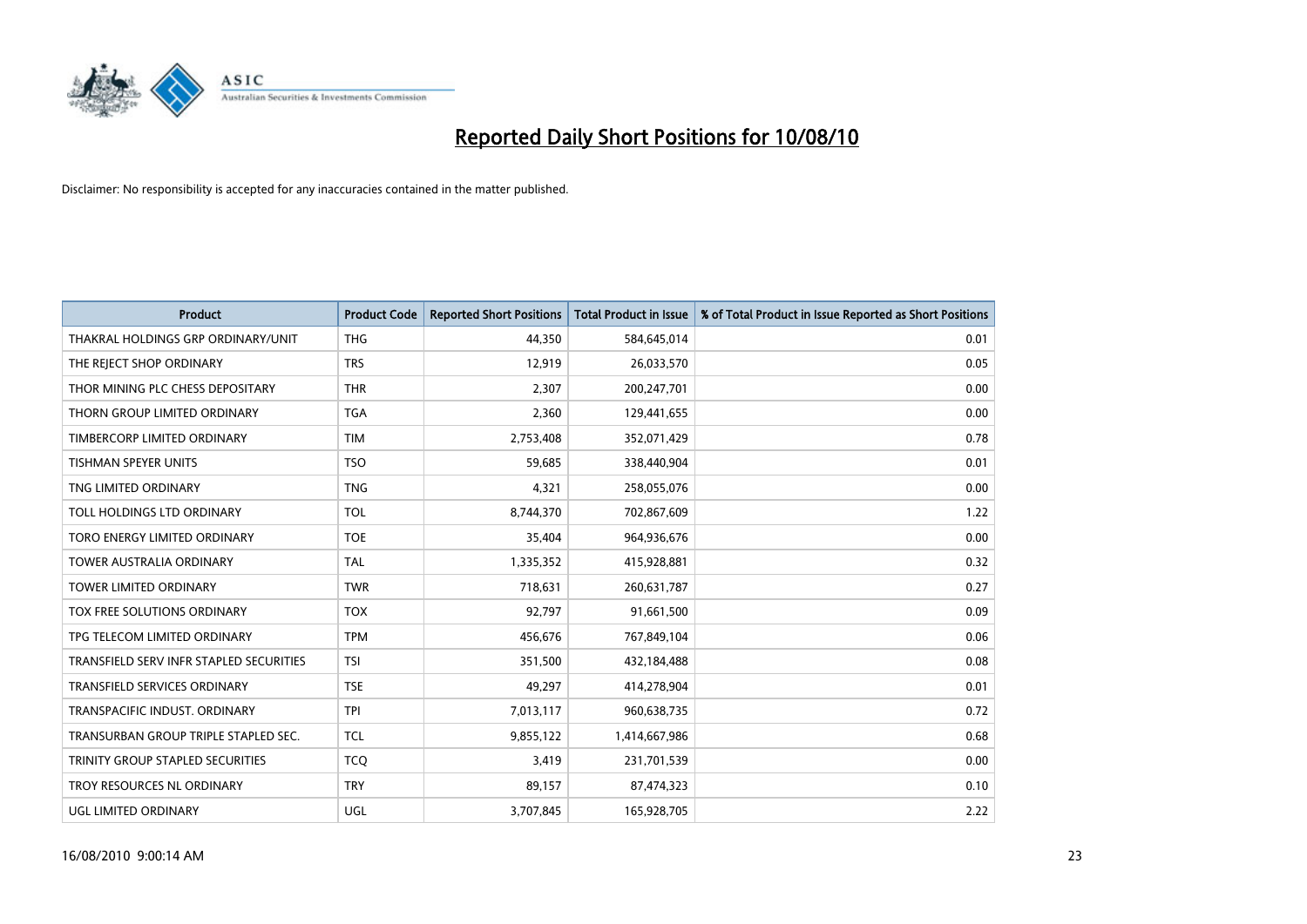

| <b>Product</b>                            | <b>Product Code</b> | <b>Reported Short Positions</b> | <b>Total Product in Issue</b> | % of Total Product in Issue Reported as Short Positions |
|-------------------------------------------|---------------------|---------------------------------|-------------------------------|---------------------------------------------------------|
| <b>UXC LIMITED ORDINARY</b>               | <b>UXC</b>          | 678,611                         | 295,714,304                   | 0.22                                                    |
| VALAD PROPERTY GROUP STAPLED US PROHIBIT. | <b>VPG</b>          | 4,472,941                       | 2,287,682,926                 | 0.20                                                    |
| <b>VDM GROUP LIMITED ORDINARY</b>         | <b>VMG</b>          | 11,116                          | 195,613,088                   | 0.01                                                    |
| <b>VENTURE MINERALS ORDINARY</b>          | <b>VMS</b>          | 6,500                           | 168, 163, 334                 | 0.00                                                    |
| <b>VILLAGE ROADSHOW LTD ORDINARY</b>      | <b>VRL</b>          | 682                             | 114,217,649                   | 0.00                                                    |
| VILLAGE ROADSHOW LTD 'A' CLASS PREFERENCE | <b>VRLPA</b>        | 19,559                          | 52,235,451                    | 0.04                                                    |
| <b>VIRGIN BLUE HOLDINGS ORDINARY</b>      | <b>VBA</b>          | 15,770,055                      | 2,209,126,568                 | 0.71                                                    |
| <b>VISION GROUP HLDGS ORDINARY</b>        | <b>VGH</b>          | 78,000                          | 72,671,765                    | 0.11                                                    |
| VITA GROUP LTD ORDINARY                   | <b>VTG</b>          | 75,190                          | 141,247,800                   | 0.05                                                    |
| VITERRA INC CDI 1:1                       | <b>VTA</b>          | 2,158                           | 68,629,939                    | 0.00                                                    |
| <b>WAREHOUSE GROUP ORDINARY</b>           | <b>WHS</b>          | 327,527                         | 311,195,868                   | 0.11                                                    |
| <b>WATPAC LIMITED ORDINARY</b>            | <b>WTP</b>          | 16,204                          | 181,326,206                   | 0.00                                                    |
| <b>WDS LIMITED ORDINARY</b>               | <b>WDS</b>          | 63.084                          | 143,107,458                   | 0.04                                                    |
| WEBJET LIMITED ORDINARY                   | <b>WEB</b>          | 92,538                          | 76,861,278                    | 0.13                                                    |
| <b>WESFARMERS LIMITED ORDINARY</b>        | <b>WES</b>          | 21,329,579                      | 1,005,169,707                 | 2.10                                                    |
| WESFARMERS LIMITED PARTIALLY PROTECTED    | <b>WESN</b>         | 4,435,290                       | 151,902,455                   | 2.92                                                    |
| WEST AUSTRALIAN NEWS ORDINARY             | <b>WAN</b>          | 6,194,388                       | 216,011,546                   | 2.87                                                    |
| WESTERN AREAS NL ORDINARY                 | <b>WSA</b>          | 5,662,263                       | 179,735,899                   | 3.15                                                    |
| WESTERN DESERT RES. ORDINARY              | <b>WDR</b>          | 948                             | 134,511,656                   | 0.00                                                    |
| WESTFIELD GROUP ORD/UNIT STAPLED SEC      | <b>WDC</b>          | 6,601,438                       | 2,307,773,663                 | 0.27                                                    |